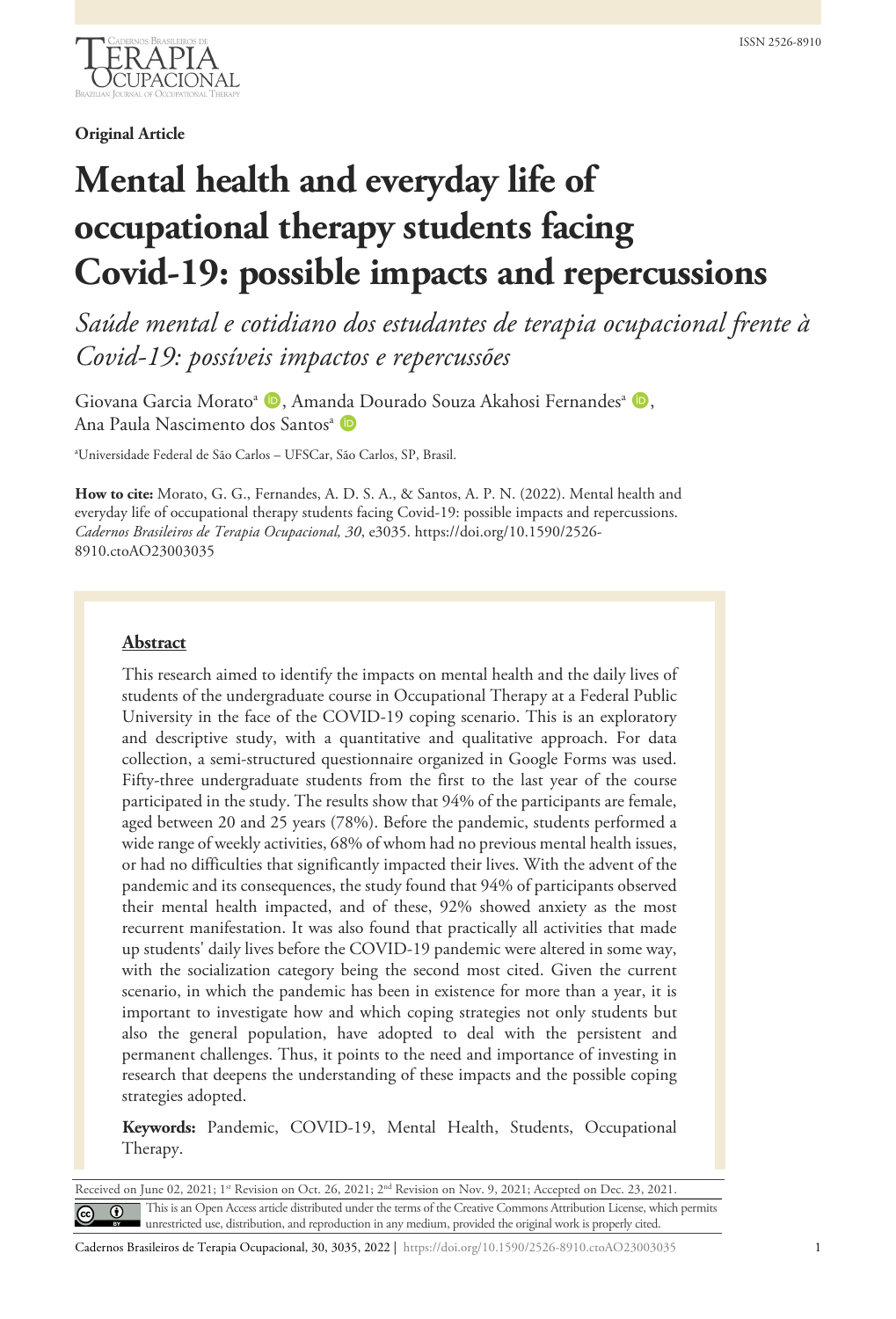## *Resumo*

A presente pesquisa teve como objetivo identificar os impactos na saúde mental e no cotidiano dos estudantes do curso de graduação em terapia ocupacional de uma universidade pública federal frente ao cenário de enfrentamento da COVID-19. Trata-se de um estudo exploratório e descritivo, de abordagem quantiqualitativa. Para coleta de dados, utilizou-se um questionário semiestruturado organizado no Google Formulários®. Participaram do estudo 53 graduandos do primeiro ao último ano do curso. Os resultados apontam que 94% dos participantes são do gênero feminino, com idade entre 20 e 25 anos (78%). Antes da pandemia, os estudantes realizavam uma vasta gama de atividades semanais, sendo que 68% não apresentavam questões prévias de saúde mental ou não apresentavam dificuldades que impactavam a sua vida de forma significativa. Com o advento da pandemia e suas consequências, o estudo apontou que 94% dos participantes observaram sua saúde mental impactada e, desses, 92% sinalizaram a ansiedade como a manifestação mais recorrente. Verificou-se ainda que praticamente todas as atividades que compunham o cotidiano dos estudantes antes da pandemia da COVID-19 foram alteradas de alguma maneira, sendo a categoria socialização a segunda mais citada. Diante do cenário atual de permanência da pandemia há mais de um ano, importa investigar como e quais estratégias de enfrentamento os estudantes, mas também a população geral, têm adotado para lidar com os persistentes e permanentes desafios. Assim, aponta-se para a necessidade e importância de se investir em pesquisas que aprofundem a compreensão desses impactos e das possíveis estratégias de enfrentamento adotadas.

**Palavras-chave:** Pandemia, COVID-19, Saúde Mental, Estudantes, Terapia Ocupacional.

# **Introduction**

The COVID-19 pandemic has become a major threat to global health (Ferguson et al., 2020). The high transmissibility of the virus, associated with a large number of deaths in a few months, alerted the governments of different countries about the severity of the pandemic, leading the authorities to adopt large-scale interventions to contain the number of new infections (Sarti et al., 2020; Zhu et al., 2020).

In the Brazilian scenario, the President of the Republic sanctioned Law 13,979, on February 6, 2020, which provided for measures to deal with the public health emergency arising from the coronavirus that the authorities could adopt. In line with the aforementioned law, the Governor of the State of São Paulo, in Decree Decree 64,881, on March 22, 2020, determined a quarantine in the State of São Paulo, recommending that the movement of people be limited to essential activities (Brasil, 2020a). These measures have varied in intensity and guidelines since when they were initially enacted, according to the evolution of the country's epidemiological scenario.

In the education area, the Ministry of Education (MEC) authorized, through Ordinances 343 and 345, published respectively on March 17 and 19, 2020, that public and private higher education institutions replace in-person courses with classes distance learning, using information and communication technology for courses that have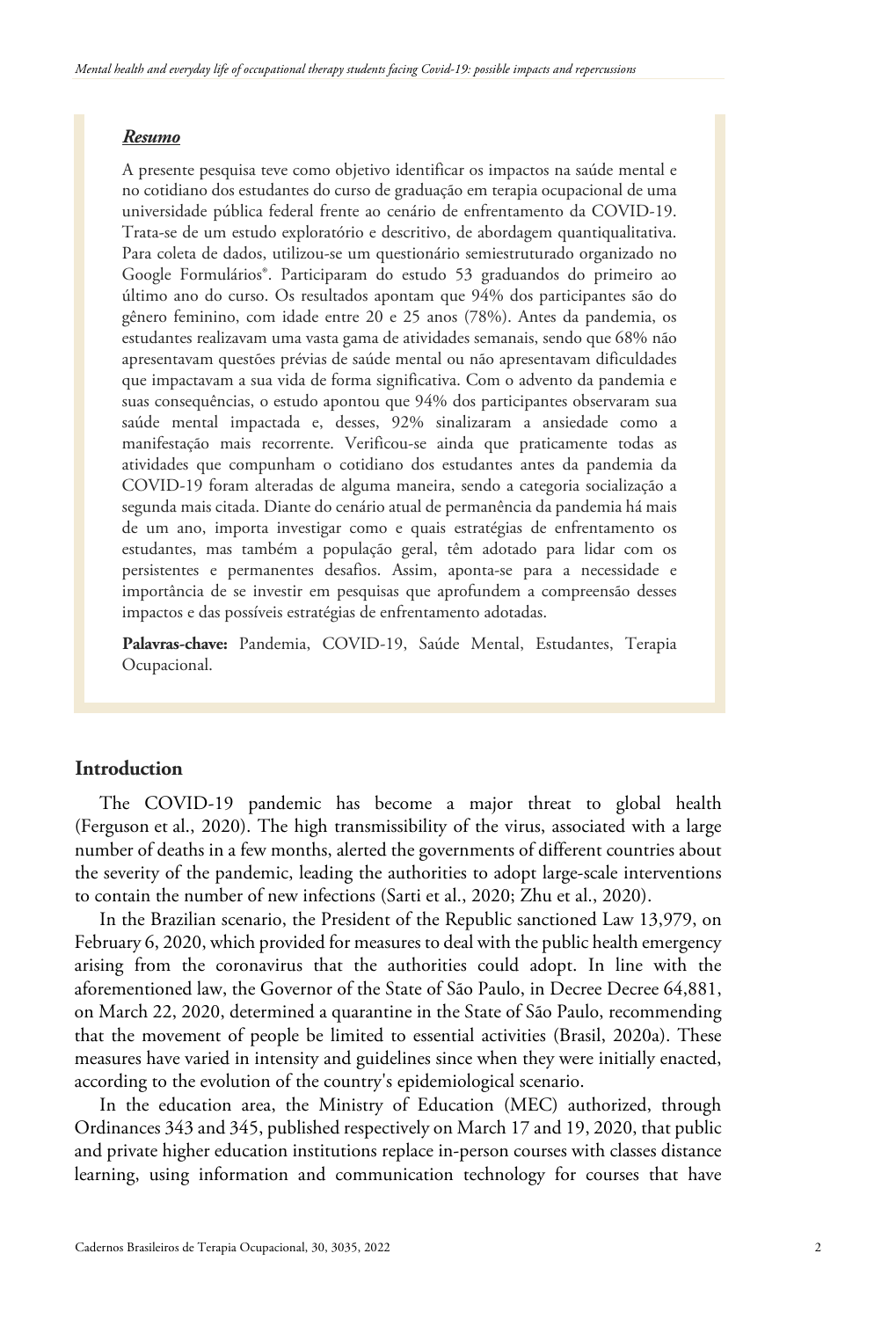already begun. These measures have also been periodically updated depending on the epidemiological scenario in each region of the country (Brasil, 2020b, 2020c).

Although the effects of COVID-19 focus, in the first instance, on people's physical health, the current situation has revealed its potential for triggering intense psychological distress in the general population (United Nations, 2020). The social distancing measure, widely adopted in different countries, as well as in Brazil, can also negatively impact the mental health of the population although based on scientific evidence and essential for the preservation of health (Schmidt et al., 2020a). This is because, in practice, the strategies adopted to make social distancing possible – the suspension of events and face-to-face meetings between people; suspension of work activities, cancellation or postponement of personal projects; the closing of businesses in general and the suspension of educational activities, including Universities - impose restrictions that produce significant changes in people's lives, sometimes drastically transforming what used to be familiar or even making aspects of everyday life that used to be simple. For many people, ordinary life has changed and is changing in a way that produces a kind of indefinite suspension of what used to be normal life (Usher et al., 2020).

We need to emphasize that the aforementioned aspects and constituent elements of daily life - which underwent significant changes/suspension with the advent of measures to contain the transmission of COVID-19 - are precisely those that, along with so many others, shape lifestyles, quality of life and well-being, conditions that are at the base of what is understood here by mental health. In other words, according to the Organização Pan-Americana da Saúde (2016), mental health transcends an understanding of the mere absence of mental disorders, constituting an essential part that integrates the health of individuals and communities, being influenced by contextual, socioeconomic, and biological factors. Therefore, it is a condition whose well-being allows the person to operate in the world through their abilities and to deal with the tensions inherent in life. Thus,

> we can think that life implies processuality, movement, creation. The living human being is in constant transformation. A lot of things can happen to those who are alive, a lot of bad weather and mishaps, and a lot of good things too. To continue living, we have to, somehow, incorporate these events, but this implies the creation of new organizations, new bodies, always provisional forms of life (Lima, 2006, p. 119).

From this understanding, mental health and well-being are extremely important conditions for the configuration of individual and collective life, enabling people to act, think, feel and interact (Organização Pan-Americana da Saúde, 2016), building daily ways of life and living.

We argue that situations like this, inaugurated by the COVID-19 pandemic, by imposing such drastic and indefinite changes to people's lives, can reach subjective dimensions of existence in a very particular and singular way, and can sometimes compromise pillars of support of emotional life. In this direction, a document produced by researchers from the Oswaldo Cruz Foundation, which contains general recommendations regarding mental health care and psychosocial care in times of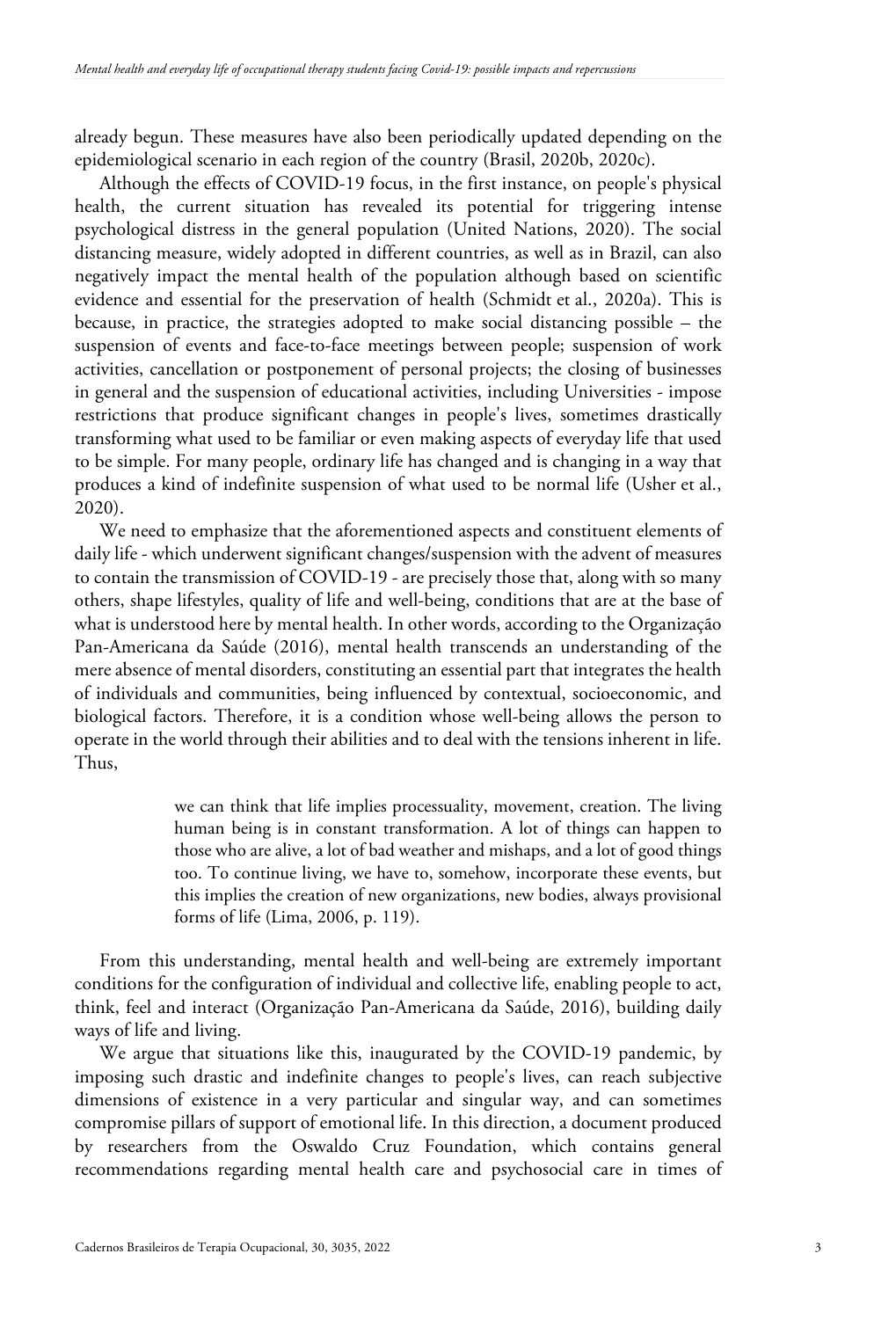COVID-19, points out that social isolation can produce an increase in feelings of loneliness, helplessness, and sadness (Melo et al., 2020).

The study by Wang et al. (2020), to understand the levels of psychological impact and anxiety, depression, and stress during the initial stage of the COVID-19 outbreak in the Chinese population, pointed out that: 53.8% of respondents rated the psychological impact of the outbreak as moderate or severe; 16.5% of respondents reported moderate to severe depressive symptoms; 28.8% of respondents reported moderate to severe anxiety symptoms, and 8.1% reported moderate to severe stress levels. It is important to highlight that the study, despite aiming to understand how the general Chinese population was impacted, started with university students and they were encouraged to pass it on to others (in a snowball sampling), leading to a selection bias by having an oversampling of students (52.8% of the total participants). The authors also suggest that the delay in academic progression may have been one of the elements that produced an adverse effect on the mental health of these students.

Therefore, we question the impacts of the current pandemic and the consequent interruption of in-person academic activities for the university population, more specifically on their mental health. This questioning is justified insofar as this population, as well as the general population, was widely affected in the various dimensions of their personal life and, more specifically, was separated from the university context, a space in which significant experiences can be produced.

University life is part of the life cycle of many people, normally occurring between adolescence and youth, generally promoting individual and collective experiences that require sociability strategies from the subject and the adoption of new responsibilities. Also, there is, in general, the experience of new and significant events, such as the distance from the nuclear family, new challenges, conflicts, decisions, choices, and postures that, in addition to outlining aspects of university life, sometimes coincide with entry into adult life, which can cause feelings that are difficult to deal with, such as anguish, discouragement, and anxiety (Assis & Oliveira, 2010; Osse & Costa, 2011).

National studies have focused on the mental health of the university population, both from the perspective of implementing, describing, evaluating, and recommending the improvement of intervention programs in mental health care offered by universities (Assis & Oliveira, 2010; Cerchiari et al., 2005a; Peres et al., 2003) and of mapping psychosocial conditions and estimating the prevalence of minor mental disorders among university students (Osse & Costa, 2011; Cerchiari et al., 2005b), revealing a concern with this part of the population, whose particularity lies in the experiences arising from university life.

Research produced both in the national and international contexts (Duarte et al., 2020; Garvey et al., 2021; Maia & Dias, 2020; Wang et al., 2020) already indicate that the pandemic and its consequences have negative effects on the mental health of university students, sometimes leading them to present high levels of anxiety, depression, and stress, possibly triggered by the delay in academic progression, exposure to excess information about the pandemic scenario and social distancing measures. Gundim et al. (2021) highlight the need to produce research that deepens the understanding of these impacts today.

Given the above, this research aimed to identify the impacts on mental health and on the daily life of students of the undergraduate course in occupational therapy at a federal public university in the face of the scenario of coping with COVID-19.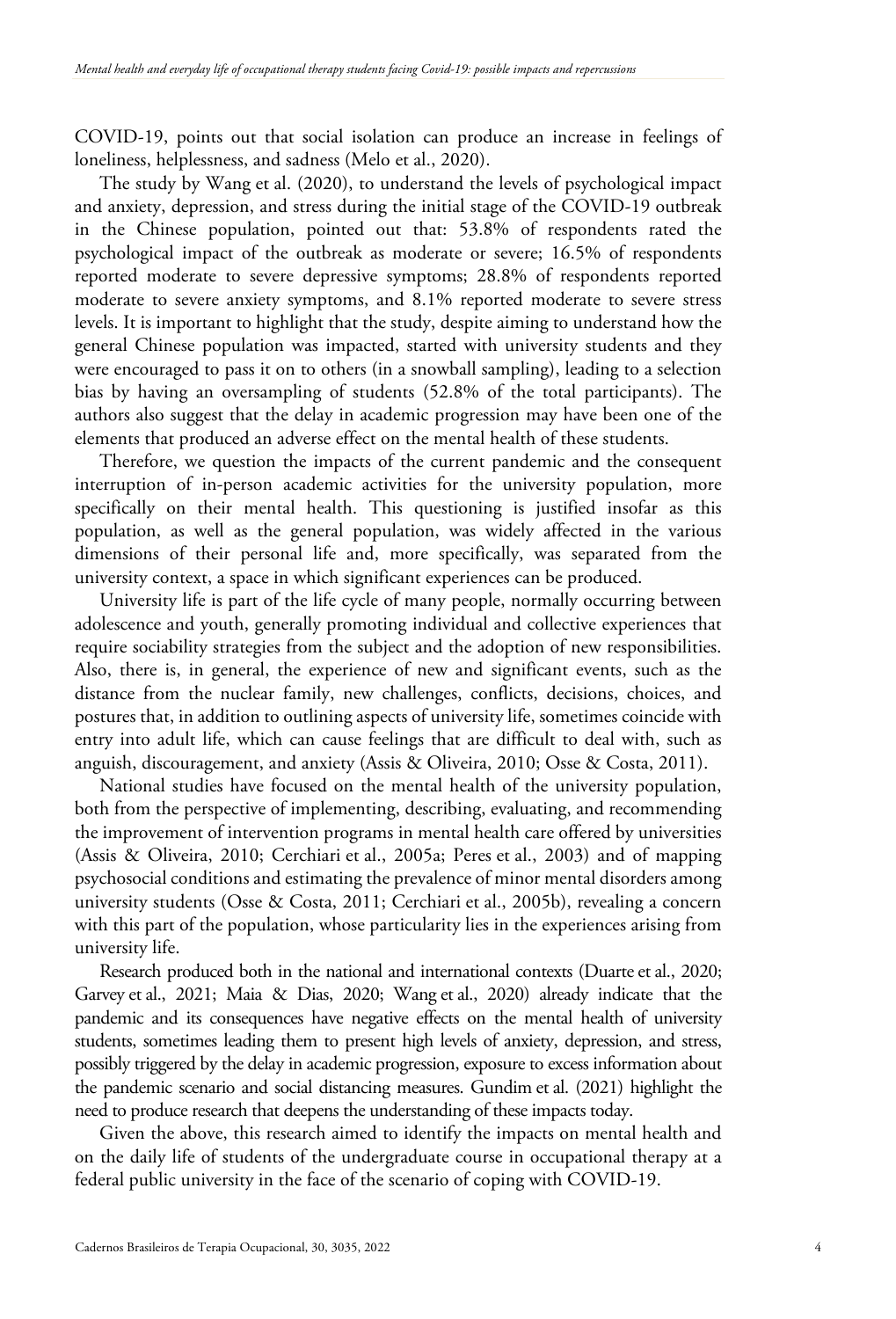## **Methodology**

This is an exploratory and descriptive study, with a quantitative-qualitative approach. It is considered that studies of this nature allow a greater understanding of the investigated reality and the research problem (Minayo et al., 2005; Leopardi, 2001).

## **Participants**

Fifty-three students regularly enrolled in the undergraduate course in occupational therapy at a federal public university participated in this research, from 2014 to 2020.

The inclusion criteria of the participants were: undergraduates in occupational therapy regularly enrolled, from the first to the last year of the course, and who agreed to participate in the research.

Students who, although regularly enrolled, did not have the force course, that is, leave of absence, were excluded from the study.

## **Place**

The study was carried out virtually, with students of the undergraduate course in occupational therapy at a federal public university.

## **Instrument**

The instrument used for data collection was a semi-structured questionnaire, prepared by the researchers on the Google Forms platform. It is a self-administered questionnaire, composed of 32 questions, open and closed, organized in two sessions: the first referring to the characterization of the participants and the second aimed at investigating the daily life and mental health of students before and after the COVID-19 pandemic.

## **Procedures**

## *Ethical questions*

The research project was approved by the Ethics Committee for Research on Human Beings of the Federal University of São Carlos (CEP - UFSCar) with opinion number 4,128,864.

The Informed Consent Term (ICF) was sent to the emails of each class of the course at the time of publication of the research and was also fully included in the Google Forms questionnaire.

## *Validation of the data collection instrument and pilot study*

After being prepared by the researchers, the questionnaire was sent to be evaluated by expert judges in the area, as suggested by Manzini (2003). Their suggestions and contributions were incorporated by the researchers and, later, the instrument was submitted to a pilot study. The pilot study was carried out with three undergraduates from different periods of the occupational therapy course at a federal public university,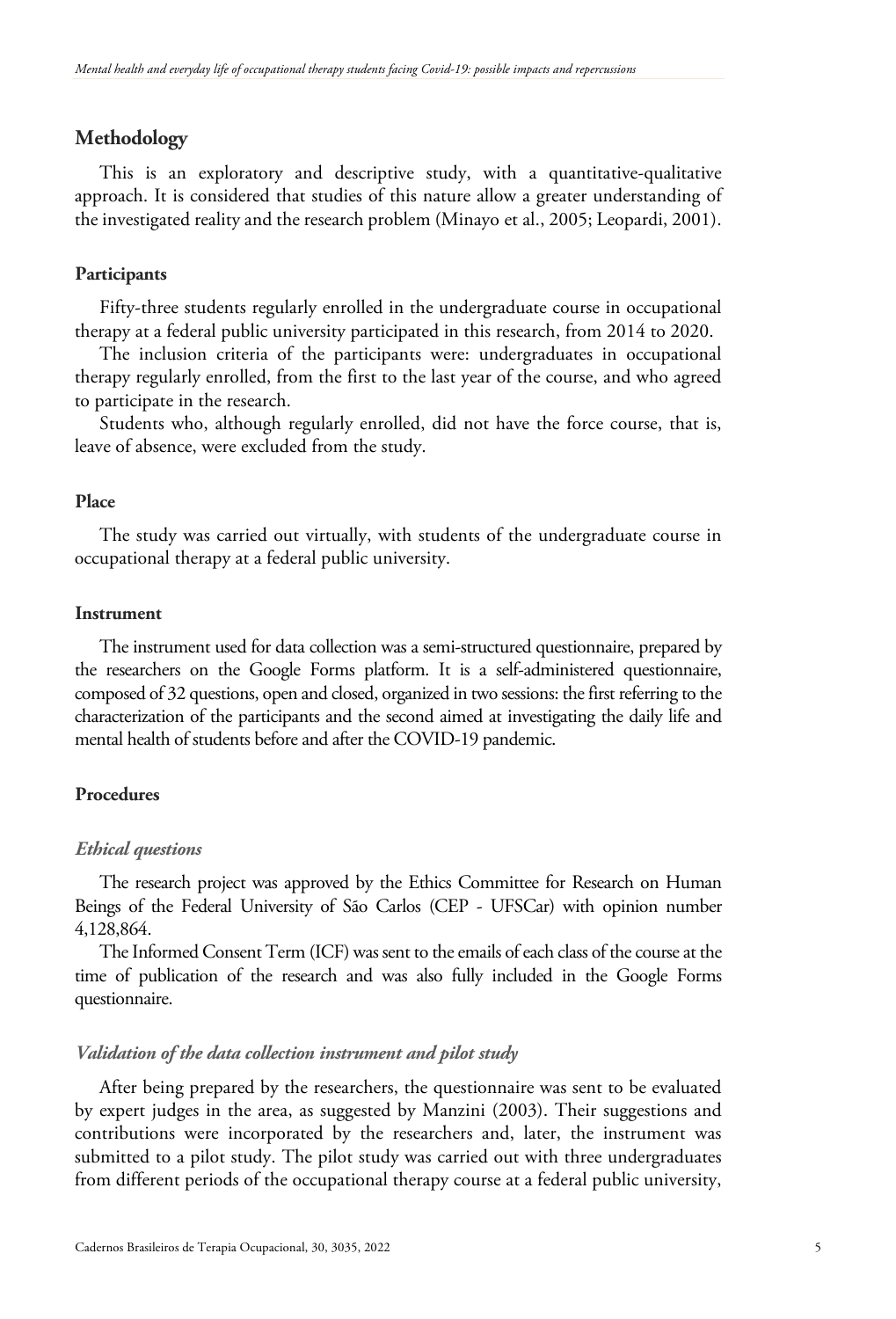aiming to make the last adjustments to the instrument before the beginning of data collection. Based on the answers presented by these students, the instrument underwent the last adjustments and was finalized.

## *Data collection*

Initially, we consulted the coordination of the undergraduate course in occupational therapy, and we identified 227 regularly enrolled students. Of these 227, five students were excluded because they did not meet all the inclusion criteria. Therefore, 222 students were eligible and, therefore, were invited to participate in the research.

Contact with the participants took place by sending an invitation to the e-mail addresses of the classes. Another vehicle of dissemination adopted was the social networks of the academic center of occupational therapy, as well as the representatives of each class of the occupational therapy course, was contacted, who volunteered to disseminate the research with their respective classes through groups in a message application.

Data collection took place from July to August 2020, after different dissemination strategies and invitations. At the end of that period, 53 responses were obtained, which corresponds to 23.87% of the total sample.

## *Data analysis*

Quantitative data were analyzed using descriptive statistics and presented using figures and tables. For the open questions, the technique of Categorical Analysis was used, one of the techniques contained in the Content Analysis proposed by Bardin (2011).

This technique adopts the entire text in the analysis, having a classification and quantification screening, according to the frequency of presence or absence of meaning items (Bardin, 2008). That is, for each open question, all the answers obtained were gathered and enumerated, and, subsequently, based on the reading and identification of common elements, a category was created. For each category, examples were recorded, as well as the number of citations, based on the count of these common elements.

# **Results and Discussion**

## **General information about participants**

Fifty-three undergraduate students in occupational therapy at a federal public university participated in this research, which corresponds to 23.87% of the total number of students initially identified as potential participants.

Regarding gender, 43 (81%) of the 53 participants answer that they were female, 7 (13%) were cisgender women, 2 (4%) male, and 1 (2%) as "other". Regarding age, 6 (11%) participants are between 17 and 19 years old, 20 (38%) are between 20 and 22 years old, 21 (40%) are between 23 and 25 years old, 2 (4%) are between 26 and 28 years old and 4 (7%) are between 29 and 35 years old. Regarding race/ethnicity, of the 53 participants, 38 (72%) declared to be white, 2 (4%) said they were black, 8 (15%)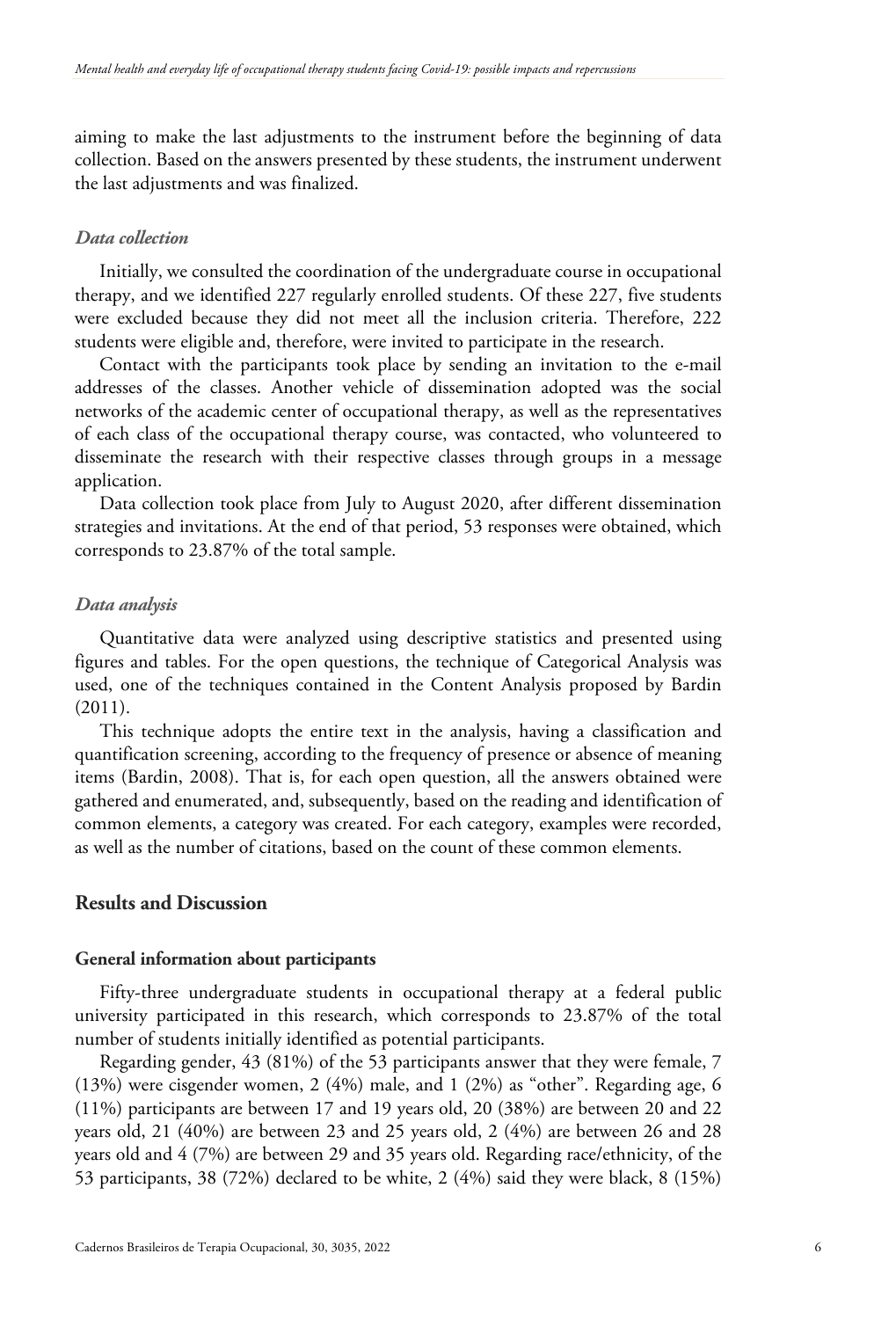said they were brown, 4 (7%) said they were Asian and 1 (2%) was classified in the "others" category. Regarding marital status, almost all participants  $-50$  (94.3%)  $$ declared to be "single".

A significant percentage of the participants correspond to the "older veterans" (57% of the total sample), that is, who entered graduation in 2014, 2015, and 2016, and who are possibly heading towards the end of the course. Another category that deserves to be highlighted, depending on the number of respondents, is the category of "entry students" (13%), who started their graduation in 2020.

Ariño & Bardagi (2018) point out that an undergraduate course can be divided into three major moments: the initial one (in which there is a migration from high school to higher education); the medium (in which contact with professional practice begins through internships); and the end (characterized by the end of the student role and entry into the job market) so that each of these moments is composed of different demands, which can influence the health profile of students at each stage.

As an example, the study by Brandtner & Bardagi (2009), carried out with 200 university students distributed among the Physical Education, Literature, Food Engineering, Psychology, and Administration courses indicated that, in general, anxiety rates were higher than depression among the total number of participants. However, beginning-of-course students had significantly higher rates of depression than final-year students. The research by Jardim et al. (2020), carried out with 410 university students from health courses, revealed no significant difference between freshmen and seniors in terms of the levels of depression, stress, and anxiety identified. Finally, the study by Silva et al. (2020), carried out with medical students from a university, revealed, among its results, that the study participants had a high rate of minor mental disorders, although there were no significant differences in general mental health between participants at different periods of the course.

Despite the methodological particularities and the different indications present in the aforementioned studies, in addition to the fact that the period in which the students are in the undergraduate course cannot be placed as a determining factor for the occurrence or not of psychic suffering, we verified in the results of all of them predictive factors or the existence of psychological distress among university students. There is also an indication of the need for further studies that investigate the mental health of university students, as well as the role of the university and its possibilities to assist in the care and promotion of the mental health of this population (Brandtner & Bardagi, 2009; Castro, 2017; Jardim et al., 2020; Silva et al., 2020). This is also an object of analysis and concern in this study, especially due to the advent of the pandemic and its impacts on the life and mental health of students.

More specific aspects regarding the mental health status of students and the activities that made up their daily lives before the COVID-19 pandemic and its consequences will be discussed in the following section.

## **Participants' mental health and daily activities before the COVID-19 pandemic**

Figure 1 shows the students' perceptions of their mental health before the pandemic scenario.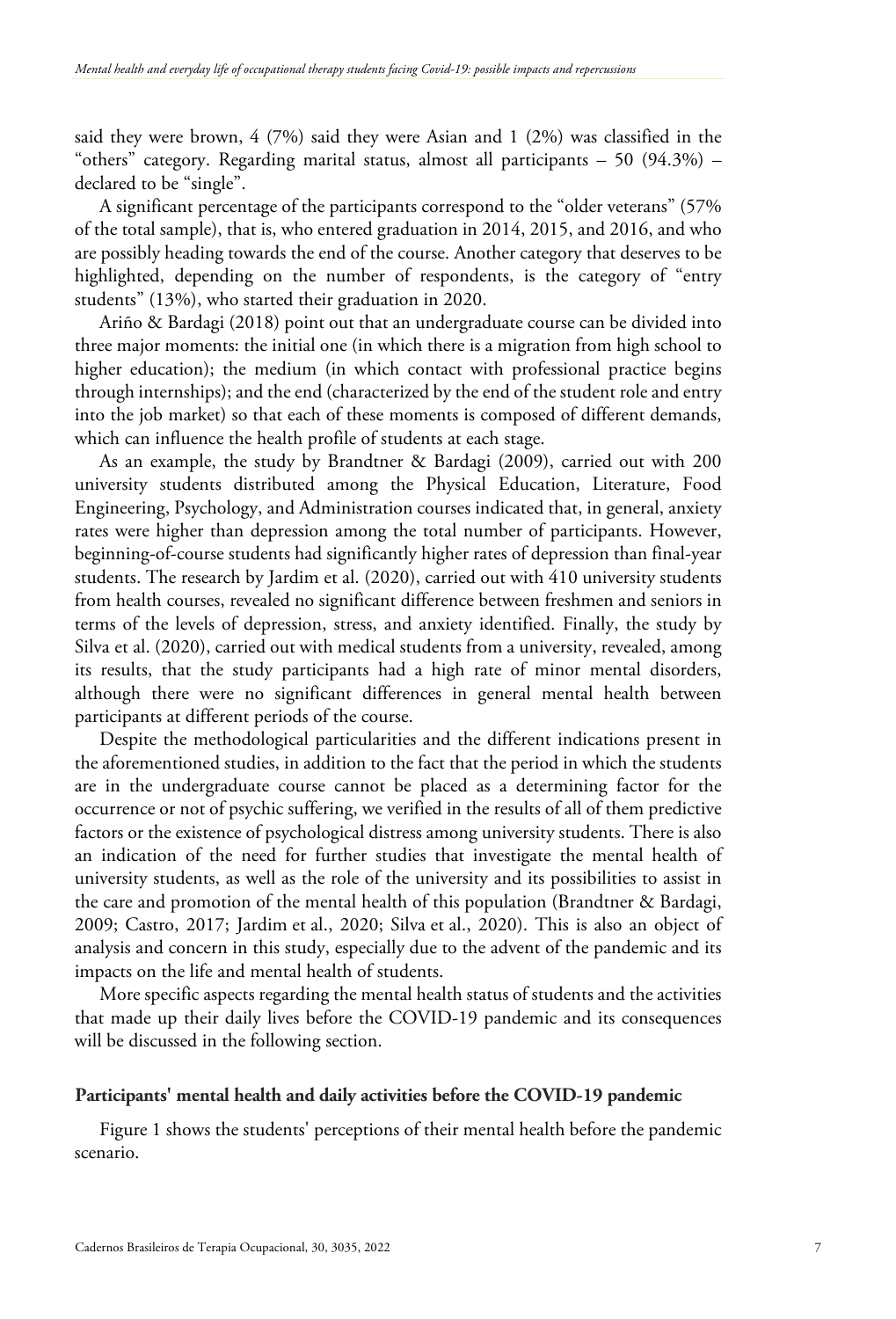

Figure 1. Representative graph of students' Mental Health before the COVID-19 pandemic. Source: Prepared by the authors.

The analysis of Figure 1 enables us to identify that, before the COVID-19 pandemic and its consequences, 36 (68%) students either had no previous problems or did not have problems that interfered/impacted their lives significantly. However, 13 (24%) already had mental health issues that impacted their lives (significantly or not) and 4 (8%) already had a diagnosis of mental disorder that interfered with their life and compliance with mandatory activities. The indices found in this study draw attention and perhaps move towards the finding made by Constantinidis & Matsukura (2021), that the identification of the increase in the prevalence of psychological distress among university students in recent years has led to an increase in studies dedicated to investigating on the mental health of students of occupational therapy courses. We cannot say that these previous issues related to mental health highlighted by the students are provoked or accentuated by the condition of being a university student. However, attending an undergraduate degree generates new demands, such as the need to carry out long hours of study in which students are forced to adapt to be able to face such demands. This process, which requires a behavioral repertoire, can be stressful and directly impact the mental health of students, especially those who did not previously have this baggage of skills and competences (Ariño & Bardagi, 2018) to deal with the demands of the context and with the challenges imposed. Furthermore, according to the 2019 report by the National Forum of Pro-Rectors of Community and Student Affairs (FONAPRACE), in a sample of 424,128 undergraduate students from 63 Brazilian federal universities, the percentage of participants who signaled some emotional difficulty (such as anxiety, persistent sadness, fear/panic, insomnia or significant sleep changes, feelings of helplessness/despair/hopelessness, discouragement, unwillingness to do things, feelings of loneliness and suicidal thoughts) in the last 12 months was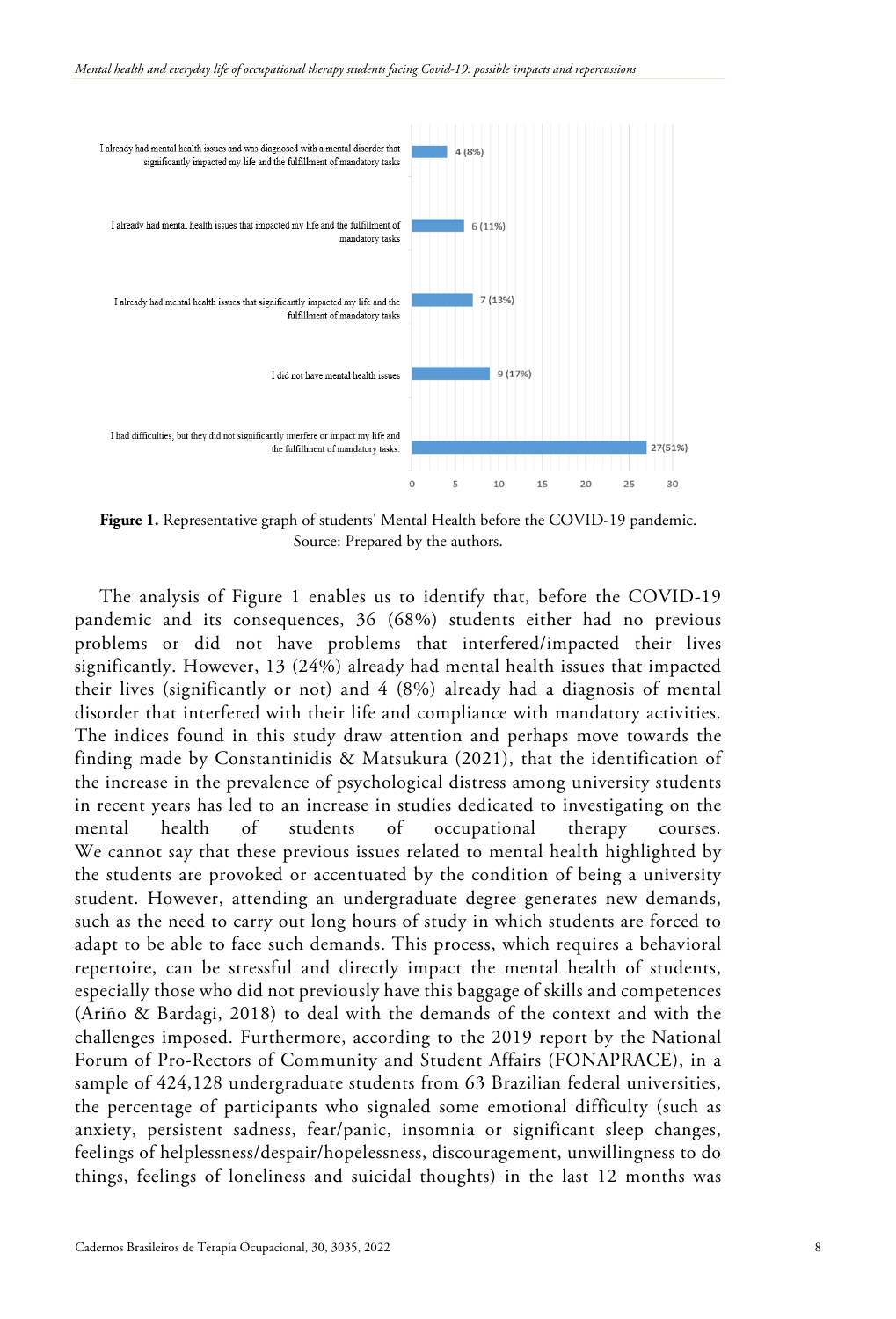83.5%, and anxiety was reported by 6 out of 10 students (*Associação Nacional dos Dirigentes das Instituições Federais de Ensino Superior,* 2019). Thus, the occurrence of some type of psychic suffering in university students is already known in the literature, even in conditions before the pandemic, as shown in the data in Figure 1. However, in addition to the perception of their mental health, to understand how the students were before the advent of the pandemic and its consequences, it is important to know how their routine was composed to assess whether and how the pandemic impacted them.

Table 1 shows an overview of which activities made up the daily lives of students before the pandemic and its consequences.

| Category                                   | <b>Examples</b>                               | Citations (n) |
|--------------------------------------------|-----------------------------------------------|---------------|
| Academic activities                        | - Undergraduate classes                       | 50            |
|                                            | - Outreach and scientific initiation projects |               |
|                                            | - Internship                                  |               |
| Socialization                              | - Moments with family, friends, and lovers    | 34            |
|                                            | - Living in the dorms                         |               |
|                                            | - Parties in general with friends             |               |
| Physical activities, sports,<br>and gym    | - Go to the gym                               | 31            |
|                                            | - Hiking/running                              |               |
|                                            | - Regular practice of some sport              |               |
| Instrumental activities of<br>daily living | - Preparing meals                             | 19            |
|                                            | - Domestic cleaning                           |               |
|                                            | - Beware of animals                           |               |
| Leisure activities                         | - Leisure activities (unspecified)            | 14            |
|                                            | - Reading books                               |               |
|                                            | - General tours                               |               |
| Work                                       | - Informal work                               | 9             |
|                                            | - Clinic service                              |               |

**Table 1. Table of Activities carried out by students before the COVID-19 pandemic.**

Source: Prepared by the authors.

Table 1 shows that the participants performed a wide range of activities, which crossed the academic, social, sports, spiritual, leisure, work, etc. The expressively mentioned categories were academic, social activities (in which collective activities were necessarily considered), and physical activities. In addition to the activities in Table  $1^1$  $1^1$ , other activities were rarely mentioned – travel (8 citations), religious activities (6 citations), integrative and complementary practices (5 citations), and extracurricular activities (4 citations).

The wide universe of activities, represented in Table 1, carried out by the participants of the present research evokes a discussion around the importance of

<sup>&</sup>lt;sup>1</sup> It is pointed out that, in some of the figures, not all the generated categories will be exemplified, only the most cited ones, since a very high number of categories was found.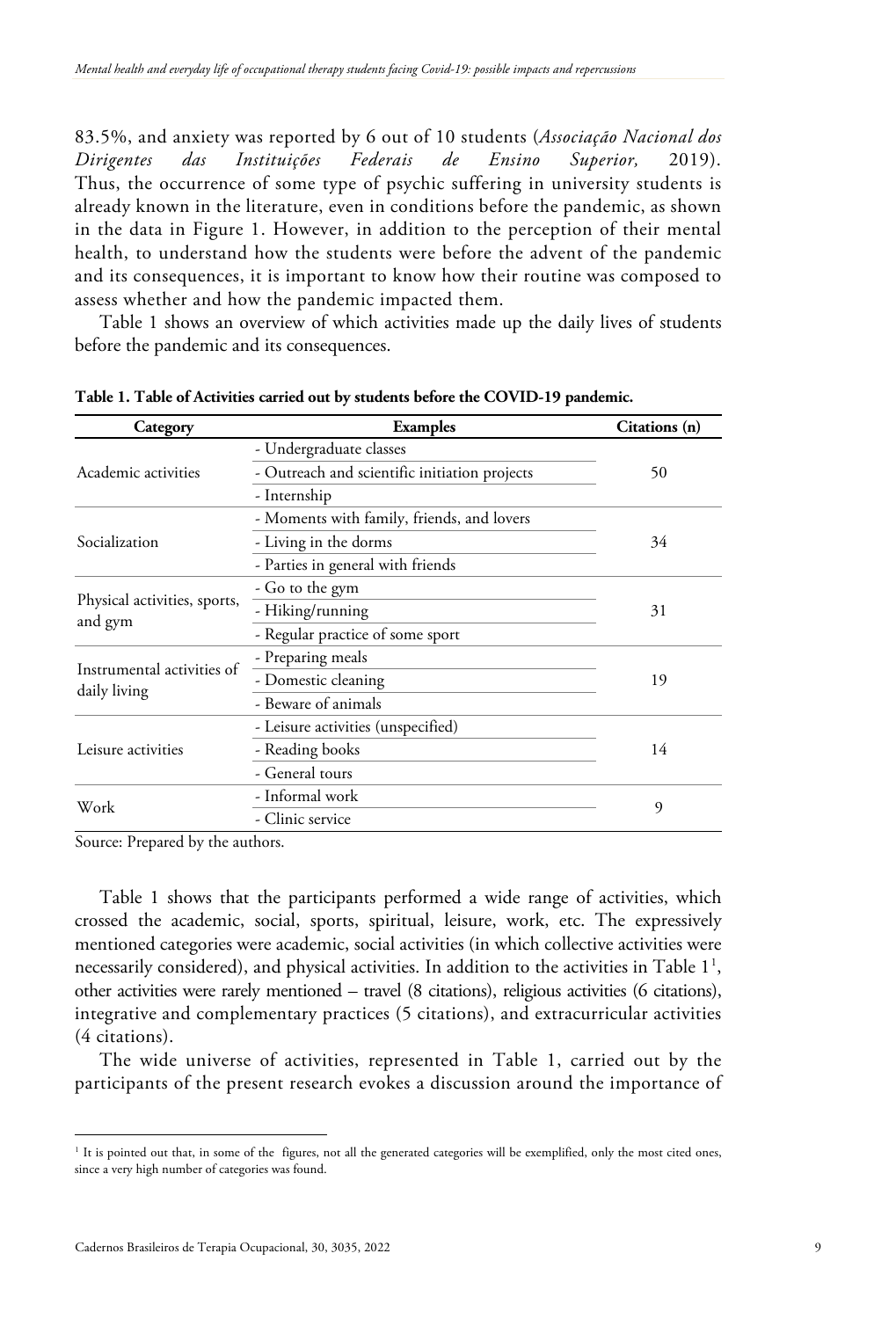doings and activities for human existence, which implies the constitution of daily life and that certainly produces reverberations in mental health.

Lima's (2019) notes contribute to this discussion, expanding it, since for the author

Human beings are those beings of potency, who can do and not do, succeed and fail, lose and find themselves. Its uniqueness comes into existence and appears in the public dimension of the common world in those activities that only exist in mere performance and that are conditioned to the presence of others. The *who* that appears in action and discourse appears in its singularity and matters above all because its existence is potency (Lima, 2019, p. 124, author's emphasis).

At a first glance, everyday life can indicate how each one relates to their routine, their habits, with their daily tasks and events (Maximino & Tedesco, 2016), but it expands subjectively when it comes to thinking about everyday life, which is presents, as a result of the interaction between the subject's external and psychic reality, the web of social relationships, trivial self-care activities, solidarity actions (Galheigo, 2003). In this sense, it is possible to say that it is in everyday life that the human being shows as a whole, putting his ideas, passions, feelings, and intellectual abilities into motion (Heller, 2000).

Thus, life is woven in process, based on fragments of experiences, feelings, and memories. Every day, this kind of plot on which it rests, but also happens dynamically, the life of each one is what makes it possible to "access experience, the real, the imaginary, memory, dreams, feelings, needs and affections" (Galheigo, 2020, p. 8).

We can suggest that changes and alterations in the structure that represents the daily life of each one can impact well-being, well-living, and, consequently, on mental health.

The following section gathers information about general changes caused by the COVID-19 pandemic and its consequences in the daily lives of students.

## **COVID-19 pandemic and its impacts on the different dimensions of students' lives**

The students of the undergraduate course in occupational therapy, due to organization and institutional decision, until the moment of data collection for this research, continued with all academic activities suspended, both in the face-to-face and in the distance modality. That is, about this department of these subjects' lives everyday academic activities, social role, social relationships, and other everyday activities organized around academic life -, it is possible to suggest that it was significantly changed since it became "suspended" in the lives of all these students.

Of the 53 research participants, 16 (30%) declared to belong to the city in which the university is located, and these remained in the city. However, 37 (70%) students come from other cities; of these, only 8 (15%) decided to stay in the city where the university is located, and they indicated that they were with classmates, partners, or family members.

The second most cited factor (3 citations) by these students who justified their stay in the city where the university is located was protecting family members and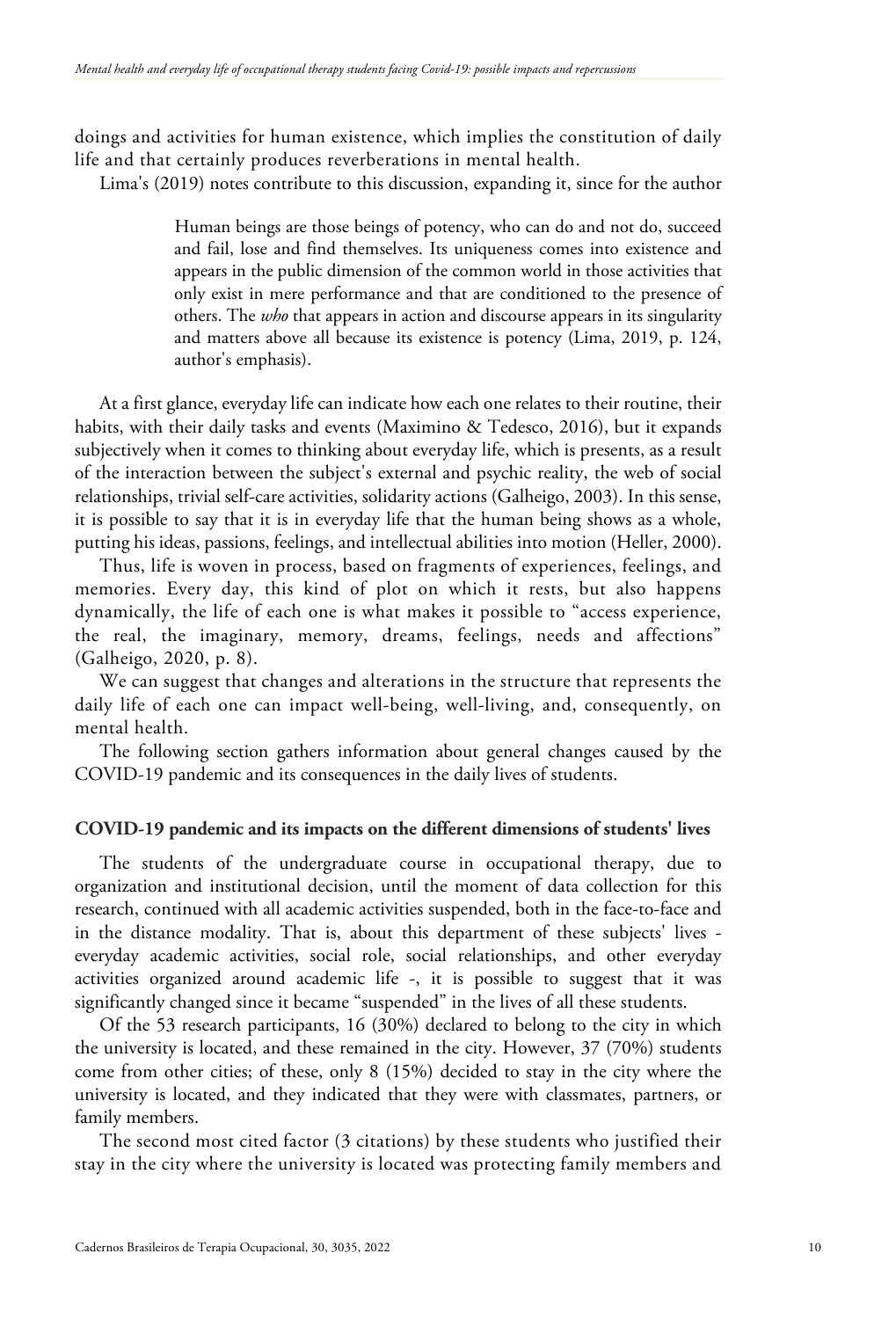people close to the transmission of COVID-19. They understood that experiencing social distancing away from relatives who fall into the risk group would be more protective for them, as we can see in the following examples:

> *I live with three people from the risk group, so I preferred to quarantine in* [name of the city where the university is located] (E44).

> *I preferred not to take risks not even for my family members and my girlfriend at risk* (E32).

The aforementioned excerpts seem to correspond to the understanding of Schmidt et al. (2020a) about the role of social distancing, that is, that the assumption of this strategy by people must transcend the field of obligations and impositions and present as an act of altruism and a real commitment to individual and collective care. They also state that attitudes like this contribute to increasing trust and adherence to health recommendations issued by public health authorities.

The 29 students who chose to return to their hometown, where they are with family and partners, highlighted "financial issues" as the main factor in their return (with 11 citations). The justifications indicate that staying in the city where the university is located would be financially unfeasible, since it would bring additional expenses with rent, food, internet, etc.

It is necessary to question and reflect on the possible impacts and their quality on the life of students - mainly in the medium and long term - due to such and sudden changes, especially those that implied the return of students to the city of origin, with the return of residence and/or term of dorms in the city where the university is located. Is it like ending a cycle without having completed it? Is it like suspending a life process/project without prior elaboration, but having to resume it in the uncertainty of when and how? Certainly, this scenario of uncertainties, abrupt ruptures, and absences will give the university a key role in mapping and monitoring the conditions of these students, in offering assistance, often of a material/financial nature, so that they can return and resume their faceto-face activities when possible. It is about bringing to the arena of institutional discussions around the policy of student permanence, what will be the innovations and concrete advances necessary to guarantee return and permanence that are, in fact, welcoming, careful, and enablers of continuity.

The second most cited category (with 10 citations) corresponds to the desire to avoid being alone in a context of distancing, as the following statements illustrate:

> [...] *being a freshman, I never lived alone and that would happen if I stayed, after all my apartment partner also came back. I don't think it would be ideal to go through this alone, especially without being able to see anyone due to social distancing* (E50).

> *I live in a dorm and all the girls came back, so as not to be alone in the house, I chose to go back in addition to having more support in my home for this current situation* (E51).

It is interesting to note that, in addition to the desire not to be alone, the student indicated that, in the city of origin, she would have more support to go through this situation (of a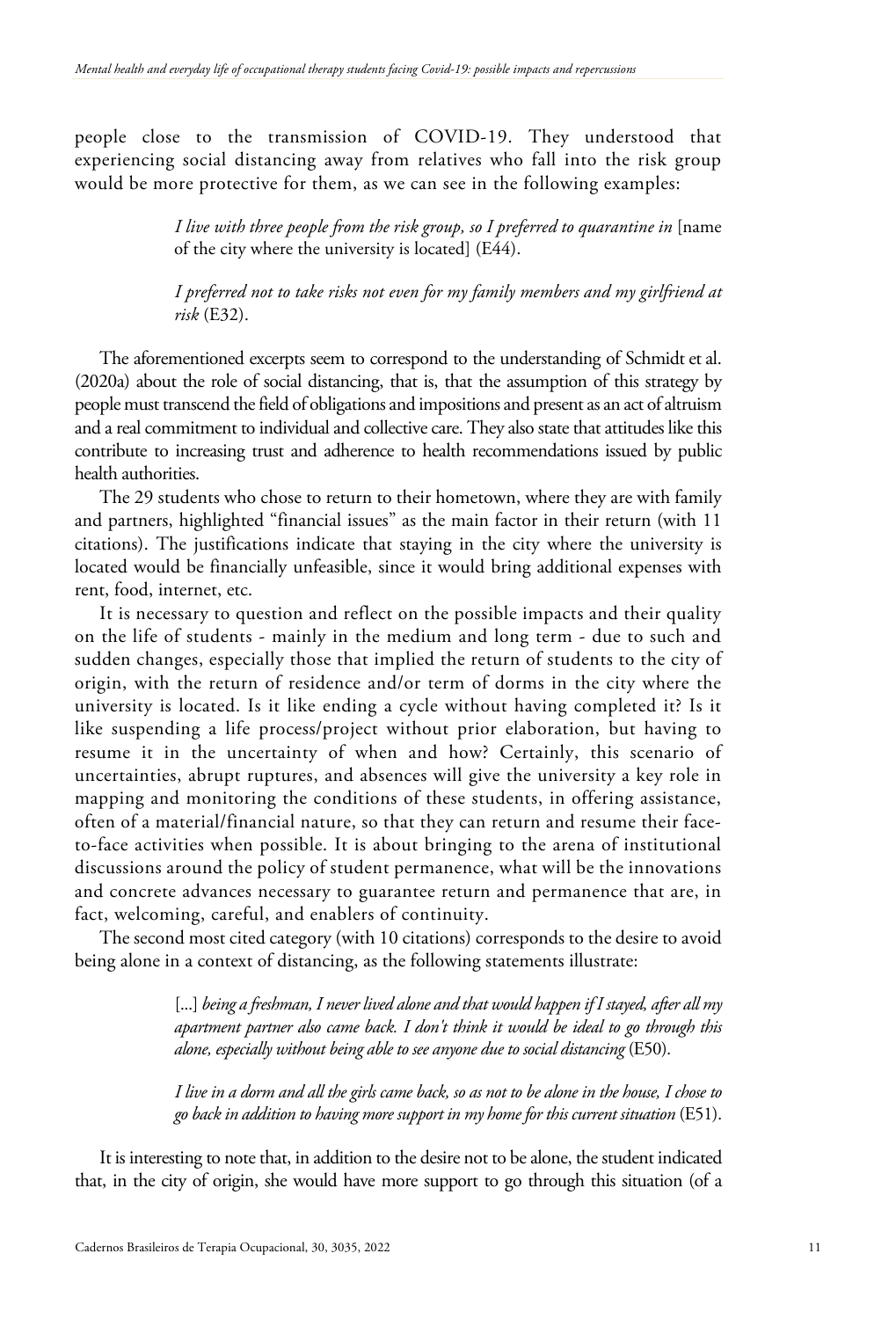pandemic and social distance), allowing the inference that this scenario can impose challenges and difficulties that require support, company, sharing and support from close people, who represent a bond to deal with the situation.

Also, with 4 citations, it is important to highlight the category "family care", in which the students indicate that their return to the city of origin was important to assist their relatives, as the examples illustrate:

> [...] with the increase in cases in Brazil, I became very worried and afraid, wanting *to be with my parents and family, if they needed help, I would be close by* (E4).

> *My parents are a risk group and I am taking on activities that require leaving home* (E29).

Therefore, having support and being supported were motivators that influenced students to return to their hometown. Furthermore, a document produced and published by the Pan American Organization containing psychosocial and mental health considerations dedicated to the Covid-19 pandemic scenario suggests that self-care, as well as the availability to support and care for others, produces benefits for those who receive support and care for those who offer it (Organização Pan-Americana da Saúde, 2020), revealing that it is an action with the protective potential for mental health.

Whether or not they remain in the city where the university is located, the student's daily activities have been altered in some way, whether in the condition that they need to be interrupted or adapted, following the recommendations arising from social distancing. Table 2 below depicts which activities were changed.

| <b>Categories</b>                          | <b>Examples</b>                               | <b>Citations</b> |
|--------------------------------------------|-----------------------------------------------|------------------|
| Academic activities                        | - Undergraduate classes                       | 50               |
|                                            | - Outreach and scientific initiation projects |                  |
|                                            | - Internship                                  |                  |
| Socialization                              | - Moments with family, friends, and lovers    | 33               |
|                                            | - Parties in general with friends             |                  |
| Physical activities, sports, and<br>gym    | - Go to the gym                               | 30               |
|                                            | - Hiking/running                              |                  |
|                                            | - Regular practice of some sport              |                  |
| Instrumental activities of daily<br>living | - Leisure activities (unspecified)            | 12               |
|                                            | - General tours                               |                  |
|                                            | - Visit cultural and gastronomic spaces       |                  |
| Leisure activities                         | - Work in general                             | 8                |

**Table 2. Table of Activities that were changed during the pandemic.**

Source: Prepared by the authors.

When considering the data presented in Table 1 and relating them to the results presented in Table 2, we can suggest that practically all activities that made up the daily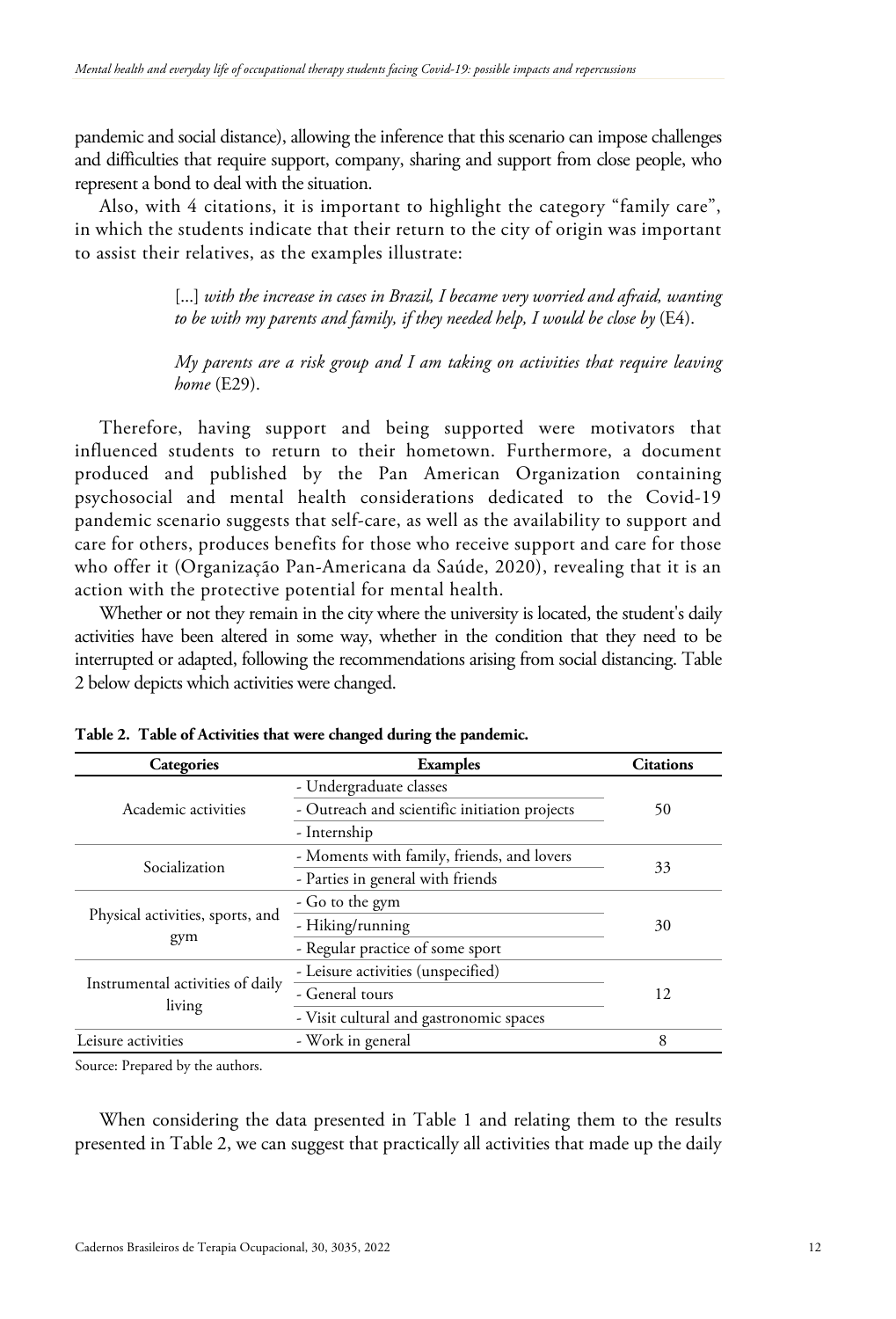lives of students before the COVID-19 pandemic were altered in some way with its advent.

Table 2 also shows that the socialization category was the second most cited among the daily activities that changed, having been suspended or adapted. It is questioned about the magnitude of this impact for the students participating in the present research and its repercussion for the well-being and quality of life.

Regular classes, internships, and going to the gym were interrupted, as well as many meetings with family and friends, when not adapted for virtual contact. The following statements illustrate this reality:

> *I don't go to university anymore, I stopped doing physical activity often* [...] *I don't see my friends anymore, I don't see my grandparents anymore since the isolation started, nor contact with my family who don't live in the same city as me.* (E9).

> *Classes, leaving the house and spending time with friends were interrupted and I usually chat with some people by text, with others I barely have contact now* [...]. *The ic and the project continue remotely and were adapted* (E11).

As we can see in the examples above, some scientific initiations and academic projects were continued remotely. Amid the initiatives to try to guarantee some maintenance of academic activities, Teixeira & Dahl (2020) pointed out in a study that, among the possible support strategies between professors and students adopted by an undergraduate course in occupational therapy, the adaptation of some academic activities for the remote modality it was fundamental to help students in the reorganization of their routines.

The next section brings together results that deal more specifically with aspects related to the mental health of participants in times of pandemic and social distancing.

## **Impacts on the mental health of students**

When asked about the occurrence or not of mental health impacts as a result of the pandemic and the consequent suspension of regular activities at the university, almost all the participants (94%, which corresponds to 50 students) gave an affirmative answer. Thus, the present research indicates that the COVID-19 pandemic and its consequences, such as the interruption of academic activities, were configured as an impact and risk factor for the mental health of occupational therapy students, since, before the pandemic scenario, 68% of students either had no previous mental healthrelated issues or the existing ones did not significantly interfere/impact their lives. This result matches the findings of the integrative literature review carried out by Gundim et al. (2021), which points out, based on the consultation of seven studies, the occurrence of psychological distress among university students, who presented stress, feelings of incapacity in the face of isolation, concern with preventive care, fear of losing relatives and friends, concern about the country's economic situation, signs of anxiety and depression, as well as headaches, irritation, isolation, loss of desire to carry out activities, anguish and even eating disorders. Additionally, the research developed by Maia & Dias (2020), whose objective was to explore the levels of anxiety, depression,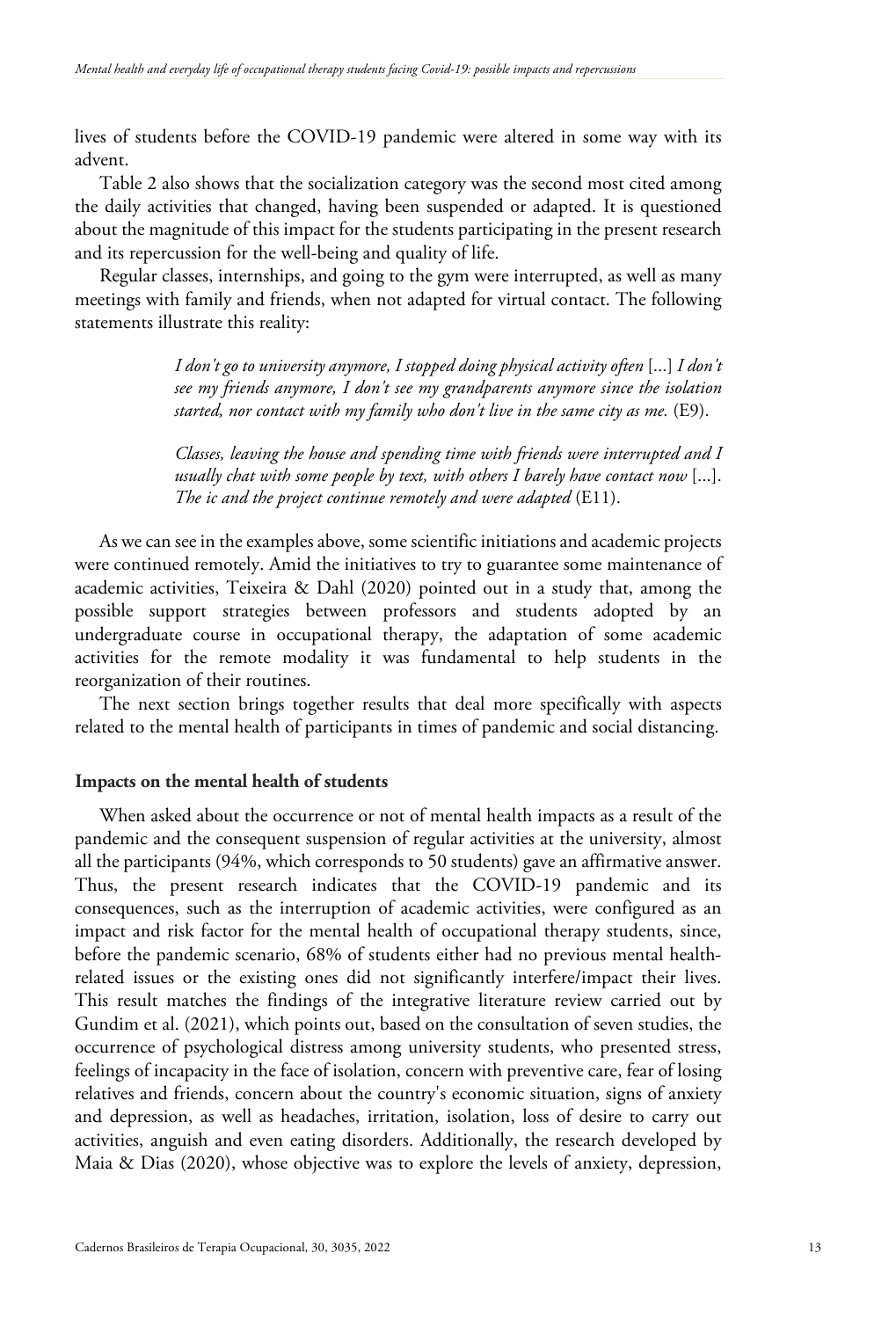and stress in Portuguese university students in the typical period (in 2018 and 2019) and compare them with the pandemic period (March 2020), confirmed a significant increase in anxiety, depression, and stress among participants in the pandemic period, compared to results collected in previous years. The researchers of that research suggest that information about the global situation and the confinement measures may have had harmful effects on the mental health of these students, although it cannot be said that the only responsible factor was the advent of the pandemic. Among the students of the present research who claimed to have observed their impacted mental health, we found the following manifestations they perceived in themselves: discouragement and frequent lack of motivation; cry; anxiety; fear; irritation/nervousness; concern; hopelessness about the present and future; symptoms such as headache, stomach pain, lack/excessive appetite or sleep, fatigue, and frequent crying. The questionnaire allowed marking more than one option.

Figure 2 below shows the number of markings for each item mentioned above.



Figure 2. How do you perceive this impact on yourself?. Source: Prepared by the authors.

The results in Figure 2 show that students who indicated that they had suffered an impact on their mental health observed anxiety (92%), discouragement and demotivation (80%), irritation/nervousness (76%), and concern (76%). However, hopelessness, fear, and physical symptoms also showed a significant percentage. The only manifestation scored by less than 50% of impacted participants was frequent crying.

The 50 students in the present research who scored having been impacted were asked about the intensity of the perceived impact on their mental health, that is, whether the intensity of the impact was "small", "medium" or "large", based on their perception. The "medium" and "large" impact levels were scored equally, with 18 respondents each, totaling 72% of the sample. Thus, those with little impact represent only 28% of the sample, with 14 respondents.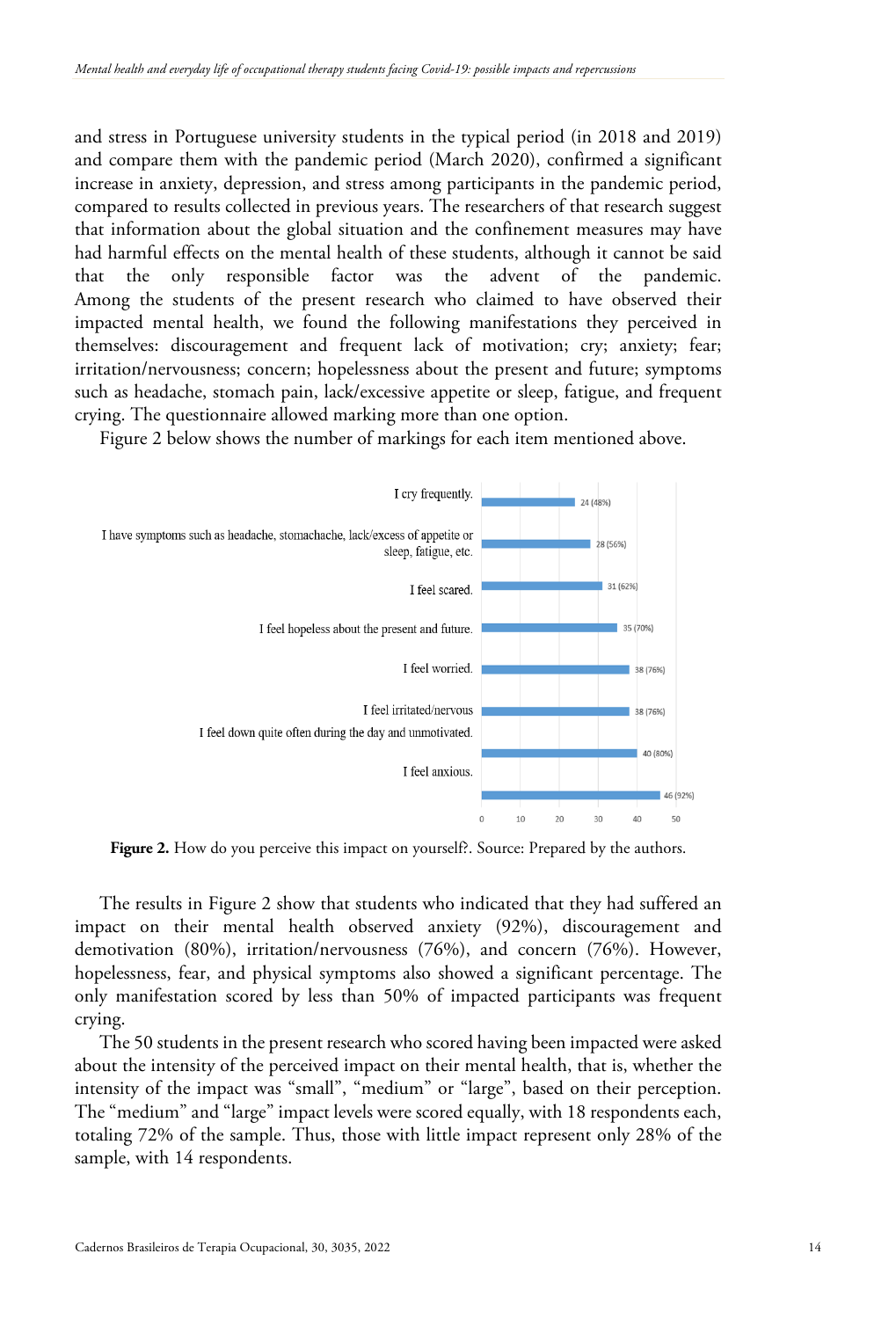For the three levels of impact, the category "individual changes in mood" was the most cited, with anxiety being widely reported by students, as shown in Figure 2, corroborating recent findings from studies in the area.

In the direction of the findings of the present research, the study carried out by Garvey et al. (2021), carried out with 198 undergraduate students from a Spanish university, found that about 18.7% of university students suffered from severe anxiety and 70.2% suffered from mild or moderate anxiety during the confinement period. The study developed by Cao et al. (2020) with 7143 undergraduates from a Chinese college indicated that 24.9% of university students were suffering from mild and moderate anxiety during the period of confinement.

Participants in this study reported feeling anxious as a result of uncertainties regarding the completion of the course, constant news and information about the pandemic, concern about the exposure of family members to the virus, financial issues (such as loss of financial freedom and dependence on parents' income), academic activities, among other factors. Some excerpts may illustrate these statements:

> [...] *the family sees a lot of news in the newspaper about the coronavirus and other things, which causes me a lot of anxiety since I cannot distance myself from such information* (E24).

> *Returning to my parents' house, losing my freedom and independence, and knowing that it will take me longer than planned to graduate, earn my money and not depend on them anymore, causes me a lot of anxiety. I have had several crises since the beginning of the pandemic* (E36).

> *The news about the pandemic and the concern about the exposure of my family members who work and do not strictly follow the recommendations to avoid contagion make me anxious* (E34).

The study developed by Teixeira & Dahl (2020) also identified, among students of an undergraduate course in occupational therapy, that, in addition to the difficulties and limits of access to virtual resources imposed by the pandemic scenario, they were also deeply affected by the disorganization of the routine, the insecurity, and uncertainties regarding the current scenario, as well as the concern and fear regarding the illness of loved ones. Regarding the latter – concern, and fear for loved ones – also identified in the present research, it is worth noting that studies and institutional documents have indicated that the constant concern and fear with the possibility of family members contracting COVID-19 or even dying as a result of this has revealed reactions that can compromise the well-being and mental health of the population (Melo et al., 2020; Wang et al., 2020). However, reactions of fear, worry, stress, among other reactions, that emerge as a result of the pandemic scenario are expected, that is, it is normal to struggle and suffer in different ways in the face of so many changes and challenges that can be experienced in this scenario (Whitaker, 2020). Thus, it is always necessary to carefully assess and consider what is normal and expected and what is classified as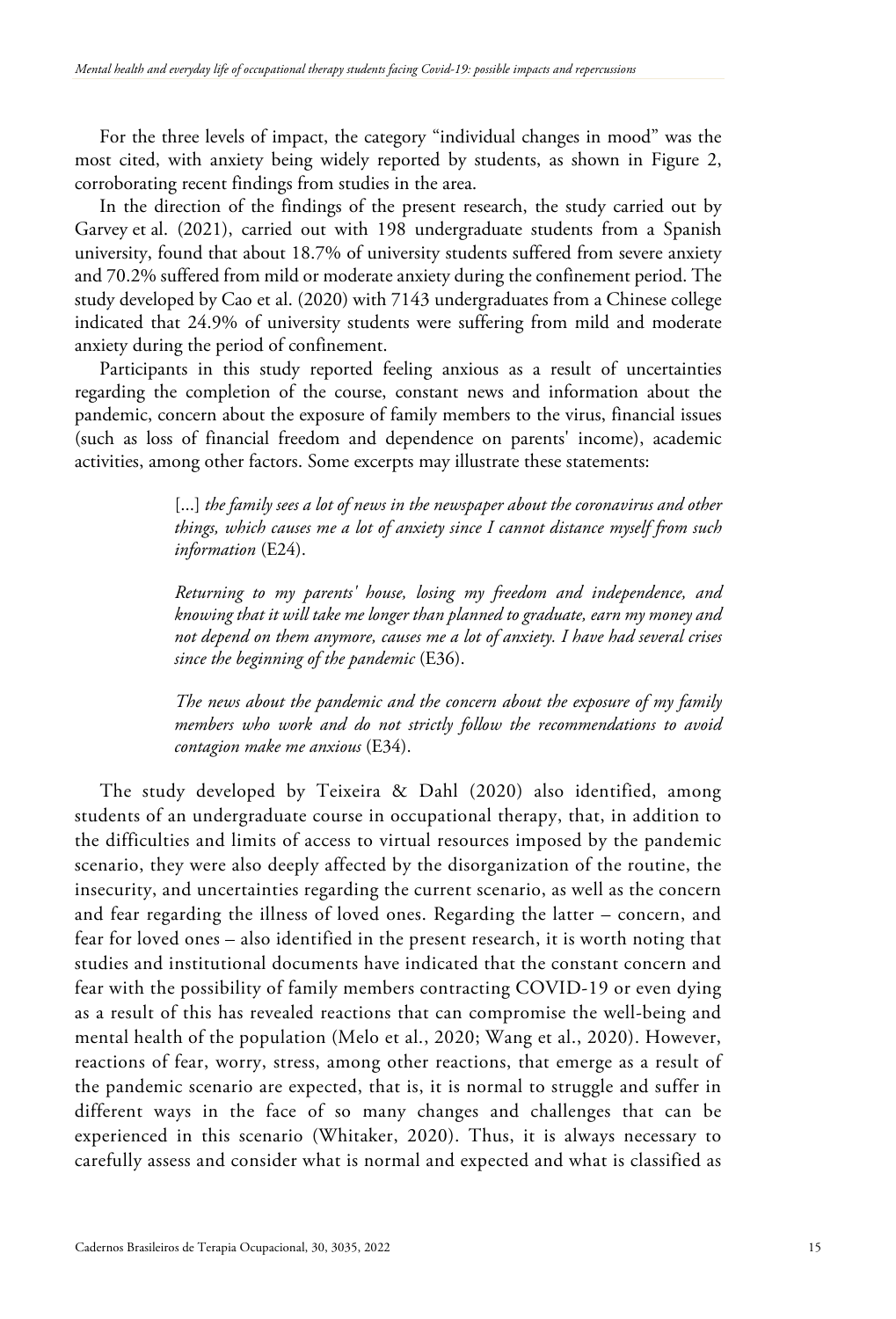a picture of intense psychological distress that will require professional support and other care strategies.

Importa observar que, no presente estudo, existem outras similaridades que merecem destaque entre os três níveis de impacto: para os três, a segunda categoria mais citada é a de "distanciamento social e suas implicações", a qual retrata a falta que os estudantes sentem dos amigos, da família, e dos espaços de convivência (como a universidade); e a terceira categoria se refere à "interrupção das atividades acadêmicas".

It is important to note that, in the present study, other similarities deserve to be highlighted between the three levels of impact: for all three, the second most cited category is "social distancing and its implications", which portrays the lack that students feel. friends, family, and living spaces (such as the university); and the third category refers to the "interruption of academic activities".

Here are some statements made by students:

*I feel lonely, I miss socializing, I miss going to the gym, which is very good for my body* (E20).

*The suspension of activities at the university had a great impact on my mental health because I was in my final year of graduation, with plans for external internships in the next semester, as well as plans to do a residency. With the pandemic, this whole process was uncertain, including how and when I will be graduated. In addition, college and my daily activities* [...] *gave me a sense of stability and routine; due to this shutdown, I miss it a lot, which causes me a lot of psychic suffering (anxiety)* (E40).

Regarding the impacts from social distancing and, consequently, from the social network of the participants in this research, it is important to highlight the findings of the study developed by Barroso et al. (2019), whose objective was to evaluate loneliness and depression in university students, verifying their relationship with habits, course characteristics, and social support. The researchers were able to identify that having leisure activities inside and outside the home, having friends and going out with them, having a religious belief, and practicing physical activity were associated with lower levels of loneliness and depression. Therefore, such habits proved to be effective in promoting well-being and significant in shaping the students' daily lives.

It is important to note that the daily life of the students in the present research was composed, primarily, according to Table 1, of academic and socialization activities, so that Table 2 confirms that these have been altered in some way, either by being interrupted (such as graduation courses) or adaptation (such as meetings with friends). Thus, when considering that the second and third most cited categories of the three levels of impact refer to the implications of social distancing and the interruption of academic activities, it can be inferred that such changes contributed significantly to the students feeling their impacted mental health.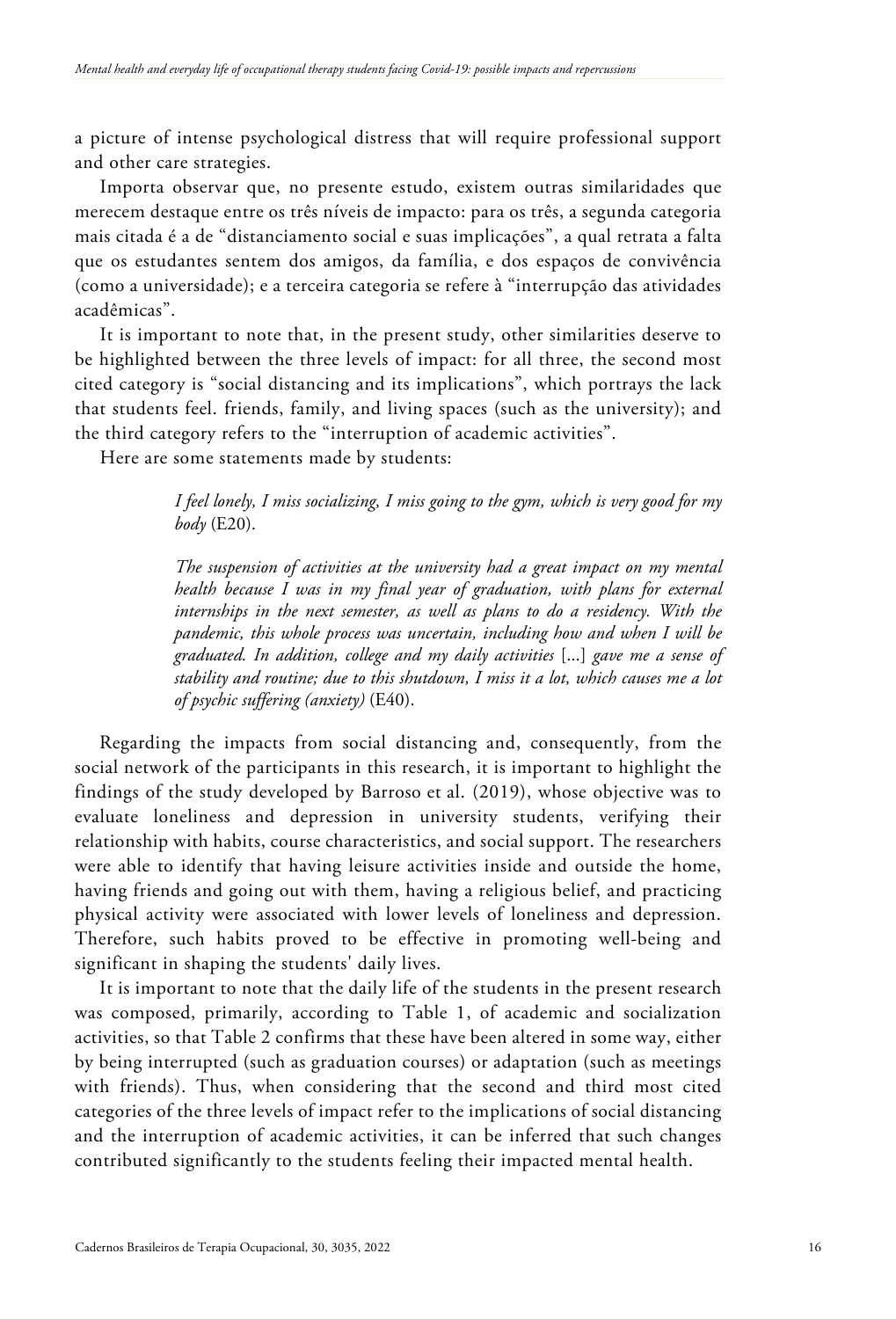Therefore, the findings of this study are in line with those already identified in the literature, that is, that factors such as instability in family income, excessive or false news, delays in academic progression, separation from friends, and disruption of academic routine are factors that contribute to anxiety and psychological distress among students (Cao et al., 2020; Schmidt et al., 2020b; Wang et al., 2020).

Students who claimed to have had their mental health impacted due to the pandemic context were asked about the strategy(ies) adopted to elaborate on the difficulties experienced. It was allowed to tick more than one item in the questionnaire, which presented different strategies, such as including pleasurable activities in the routine, seeking professional help, practicing religious activities, etc. Figure 3 below shows the number of tags received by each strategy:



Figure 3. Graphic representing the coping strategies adopted by students. Source: Prepared by the authors.

As we can see in Figure 3, the most used strategies were the inclusion of pleasurable activities that generate well-being, as well as the inclusion of courses and projects of interest. There was also a search for emotional support from friends and family, even if virtually. Thus, within the "bubbles of distance", according to Amorim (2020), people sought to reinvent, breaking with their normal routine and adopting patterns more consistent with the pandemic scenario.

The discussion around the strategies for coping with the difficulties experienced in this context is justified insofar as the psychic suffering experienced by society, and by the students, as a result of the pandemic, its consequences, and containment strategies, tend to remain in the post-pandemic period in the short, medium and long term (Schmidt et al., 2020b; Brooks et al., 2020), making it necessary to adopt prevention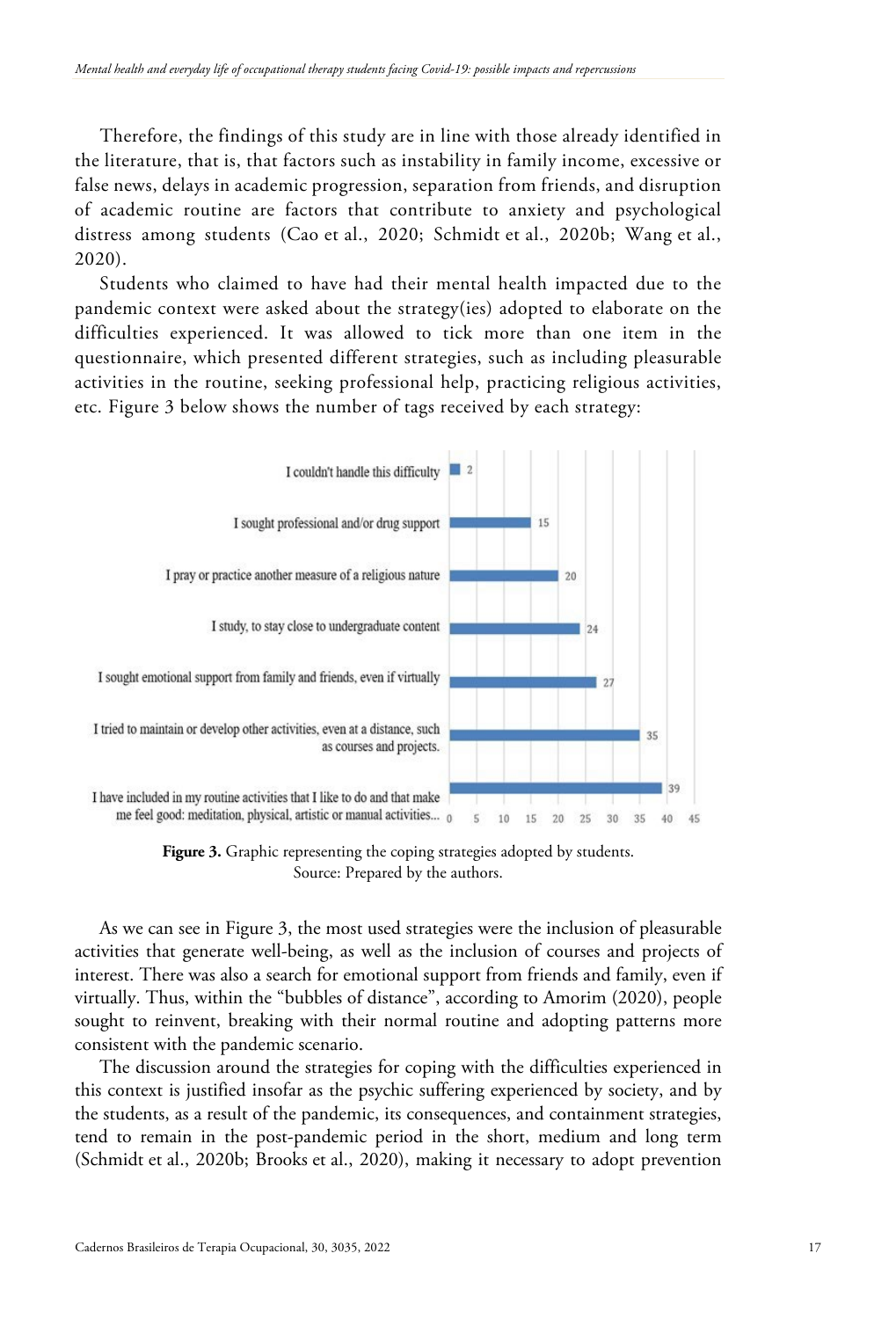and harm reduction strategies, encouraging the collaboration of several health and education institutions (Maia & Dias, 2020).

# **Final Considerations**

The present research aimed to identify the impacts on mental health and daily life of undergraduate students in occupational therapy at a federal public university coping with the COVID-19 scenario, having been achieved in its entirety.

The main results found show that the advent of the pandemic, and the consequent adoption of measures to combat social distance, produced significant changes in the daily lives of students, as well as intensified pre-existing psychic suffering or inaugurated them in this scenario. The impact produced by the suspension of academic activities was also evidenced, evoking a discussion around the importance of the university discussing support and assistance strategies for the return to activities of these students, as well as ways to ensure student permanence.

One of the limitations of this research is that it was carried out only with students of an undergraduate course in occupational therapy, so other studies in this direction, covering occupational therapy courses from other institutions, will certainly contribute greatly to the understanding of this scenario in the national context, and may even expand this contribution towards the identification of possible actions to prevent and promote the mental health of students, encouraging their implementation both in the individual and collective spheres.

This research was carried out throughout 2020 when the pandemic scenario was inaugurated, its first measures to face and identification of the first impacts on the population. Faced with the current scenario, where the pandemic has lasted for more than a year, it is important to investigate how and what strategies to deal with students, but also the general population has adopted to deal with the persistent and permanent challenges. Thus, we point to the need and importance of investing in research that deepens the understanding of these impacts and the possible coping strategies adopted.

## **References**

- Amorim, A. C. (2020). A pandemia, territórios vulnerabilizados, pessoas em sofrimento psíquico e o "novo normal". In P. Amarante, A. Amorim, A. P. Guljor, J. P. V. Silva & K. Machado (Eds.), *O enfrentamento do sofrimento psíquico na pandemia: diálogos sobre o acolhimento e a saúde mental em territórios vulnerabilizados* (pp. 15-18). Rio de Janeiro: IdeiaSUS/Fiocruz.
- Ariño, D. O., & Bardagi, M. P. (2018). Relação entre fatores acadêmicos e a saúde mental de estudantes universitários. *Psicologia em Pesquisa*, *12*(3), 44-52.
- Assis, A. D., & Oliveira, A. G. B. (2010). Vida universitária e saúde mental: atendimento às demandas de saúde e saúde mental de estudantes de uma universidade brasileira. *Cadernos Brasileiros de Saúde Mental*, *2*(4-5), 159-177.
- Associação Nacional dos Dirigentes das Instituições Federais de Ensino Superior ANDIFES. (2019). *V Pesquisa Nacional de perfil socioeconômico e cultural dos(as) graduandos(as) das IFES*. Uberlândia: Fonaprace.
- Bardin, L. (2008). *Análise de conteúdo.* Lisboa: Edições 70.
- Bardin, L. (2011). *Análise de conteúdo.* São Paulo: Edições 70.
- <span id="page-17-0"></span>Barroso, S. M., Oliveira, N. R., & Andrade, V. S. (2019). Solidão e depressão: relações com características pessoais e hábitos de vida em universitários. *Psicologia: Teoria e Pesquisa*, *35*, 1-12.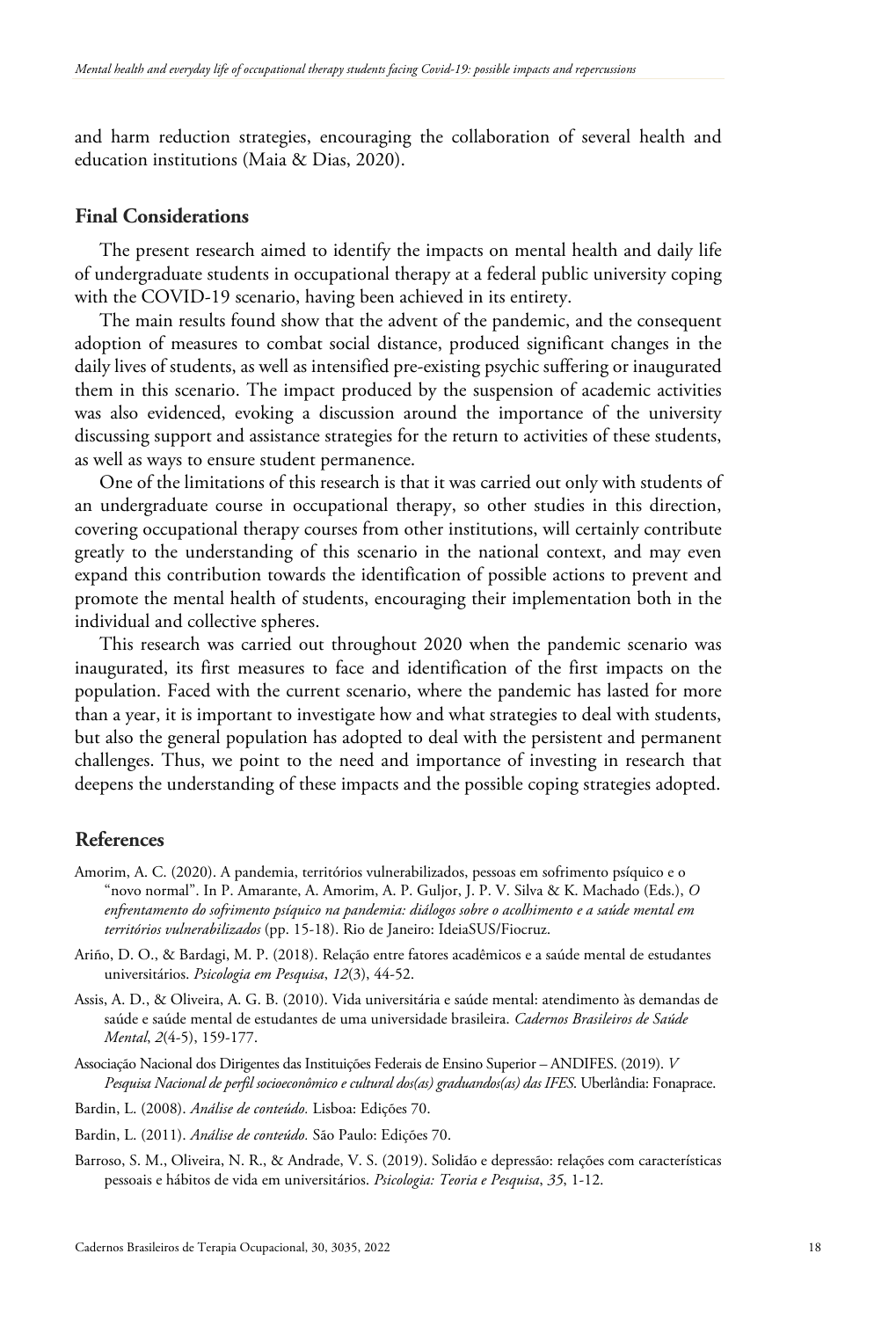- Brandtner, M., & Bardagi, M. (2009). Sintomatologia de depressão e ansiedade em estudantes de uma universidade privada do Rio Grande do Sul. *Gerais: Revista Interinstitucional de Psicologia*, *2*(2), 81-91.
- Brasil. (2020a, 22 de março). Decreto nº 64881, de 22 de março de 2020. Decreta quarentena no Estado de São Paulo, no contexto da pandemia do COVID-19 (Novo Coronavírus), e dá providências complementares. *Diário Oficial da União*, São Paulo, seção 1, p. 1.
- Brasil. (2020b, 17 de março). Portaria nº 343, de 17 de março de 2020. Dispõe sobre a substituição das aulas presenciais por aulas em meios digitais enquanto durar a situação de pandemia do Novo Coronavírus - COVID-19. *Diário Oficial [da] República Federativa do Brasil*, Brasília, seção 1, p. 39.
- Brasil. (2020c, 19 de março). Portaria nº 345, de 19 de março de 2020. Altera a Portaria MEC nº 343, de 17 de março de 2020. *Diário Oficial [da] República Federativa do Brasil*, Brasília, seção 1, p. 1.
- Brooks, S. K., Webster, R. K., Smith, L., Woodland, L., Wessely, S., Greenberg, N., & Rubin, G. J. (2020). The psychological impact of quarantine and how to reduce it: rapid review of the evidence. *Lancet*, *395*(10227), 912-920.
- Cao, W., Fang, Z., Hou, G., Han, M., Xu, X., Dong, J., & Zheng, J. (2020). The psychological impact of the COVID-19 epidemic on college students in China. *Psychiatry Research*, 287, 112934.
- Castro, V. R. (2017). Reflexões sobre a saúde mental do estudante universitário: estudo empírico com estudantes de uma instituição pública de ensino superior. *Revista Gestão em Foco*, 9(1), 380-401.
- Cerchiari, E., Caetano, D., & Faccenda, O. (2005a). Utilização do Serviço de Saúde Mental em uma universidade pública. *Psicologia: Ciência e Profissão*, *25*(2), 252-265.
- Cerchiari, E., Caetano, D., & Faccenda, O. (2005b). Prevalência de transtornos mentais menores em estudantes universitários. *Estudos de Psicologia*, *10*(3), 413-420.
- Constantinidis, T. C., & Matsukura, T. S. (2021). Saúde mental de estudantes de terapia ocupacional: revisão de escopo. *Cadernos Brasileiros de Terapia Ocupacional*, *29*, e2139. http://dx.doi.org/10.1590/2526-8910.ctoAR2139.
- Duarte, M. Q., Santo, M. A. S., Lima, C. P., Giordani, J. P., & Trentini, C. M. (2020). COVID-19 e os impactos na saúde mental: uma amostra do Rio Grande do Sul, Brasil. *Ciência & Saúde Coletiva, 25*(9), 3401-3411.
- Ferguson, N., Laydon, D., Nedjati Gilani, G., Imai, N., Ainslie, K., Baguelin, M., Bhatia, S., Boonyasiri, A., Cucunuba Perez, Z., Cuomo-Dannenburg, G., Dighe, A., Dorigatti, I., Fu, H., Gaythorpe, K., Green, W., Hamlet, A., Hinsley, W., Okell, L., Van Elsland, S., Thompson, H., Verity, R., Volz, E., Wang, H., Wang, Y., Walker, P., Walters, C., Winskill, P., Whittaker, C., Donnelly, C., Riley, S., & Ghani, A. (2020). Impact of non-pharmaceutical interventions (NPIs) to reduce COVID-19 mortality and healthcare demand. *Imperial College London*, 1-20. https://doi.org/10.25561/77482.
- Galheigo, S. M. (2003). O cotidiano na terapia ocupacional: cultura, subjetividade e contexto históricosocial. *Revista de Terapia Ocupacional da Universidade de São Paulo*, *14*(3), 104-109.
- Galheigo, S. M. (2020). Terapia ocupacional, cotidiano e a tessitura da vida: aportes teórico-conceituais para a construção de perspectivas críticas e emancipatórias. *Cadernos Brasileiros de Terapia Ocupacional*, *28*(1), 5-25.
- Garvey, A. M., García, I. J., Otal Franco, S. H., & Fernández, C. M. (2021). The psychological impact of strict and prolonged confinement on business students during the COVID-19 pandemic at a Spanish University. *International Journal of Environmental Research and Public Health*, *18*(4), 1710-1722.
- Gundim, V. A., Encarnação, J. P., Santos, F. C., Santos, J. E., Vasconcellos, E. A., & Souza, R. C. (2021). Saúde mental de estudantes universitários durante a pandemia de COVID-19. *Revista Baiana de Enfermagem*, *35*, 1-14.
- Heller, A. (2000). *O cotidiano e a história.* São Paulo: Paz e Terra.
- Jardim, M. G. L., Castro, T. S., & Rodrigues, C. F. F. (2020). Sintomatologia depressiva, estresse e ansiedade em universitários. *Psico-USF*, *25*(4), 645-657.
- Leopardi, M. T. (2001). Fundamentos gerais da produção científica. In M. T. Leopardi (Ed.), *Metodologia da pesquisa na saúde* (pp. 138-139). Santa Maria: Pallotti.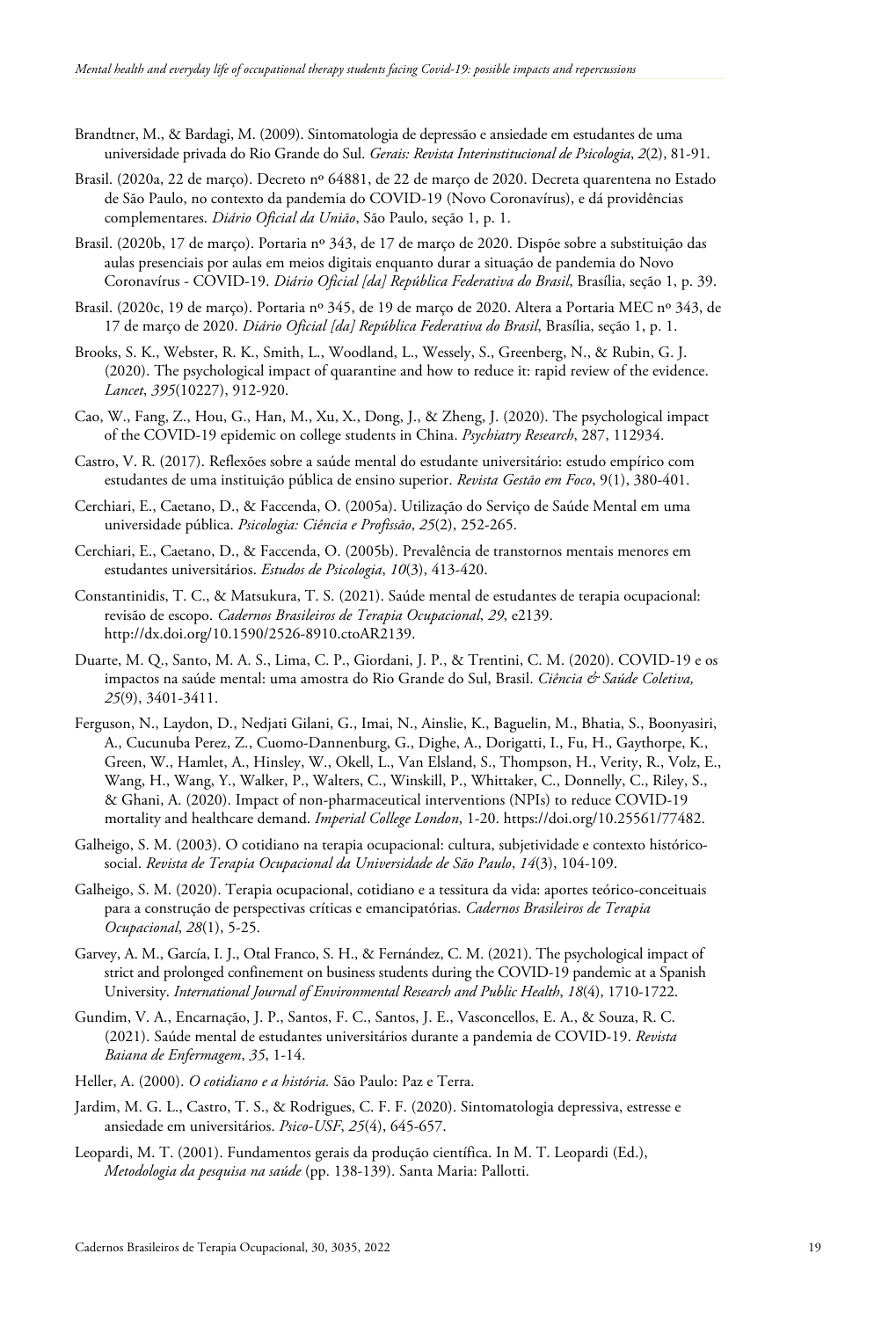- Lima, E. M. F. A. (2006). A Saúde Mental nos caminhos da Terapia Ocupacional. *O mundo da saúde*, *30*(1), 117-122.
- Lima, E. M. F. A. (2019). Uma perspectiva ético-estético-política para as atividades em terapia ocupacional. In C. R. Silva (Ed.), *Atividades humanas e terapia ocupacional: saber-fazer, cultura, política e outras resistências* (pp. 97-127). São Paulo: Hucitec.
- Maia, B. R., & Dias, P. C. (2020). Ansiedade, depressão e estresse em estudantes universitários: o impacto da covid-19. *Estudos de Psicologia*, *37*, 1-8.
- Manzini, E. J. (2003). Considerações sobre a elaboração de roteiro para entrevista semiestruturada. In M. C. Marquezine, M. A. Almeida & S. Omote (Eds.), *Colóquios sobre pesquisa em educação especial* (pp. 11 - 25). Londrina: EDUEL.
- Maximino, V. S., & Tedesco, S. (2016). Rotina, hábitos, cotidiano: no banal e no sutil, a trama da vida. In T. S. Matsukura & M. M. Salles (Eds.), *Cotidiano, atividade humana e ocupação: perspectivas da terapia ocupacional no campo da saúde mental* (pp. 123-146). São Carlos: EdUFSCar.
- Melo, B. D., Pereira, D. R., Serpeloni, F., Kabad, J. F., Kadri, M., Souza, M. S., & Rabelo, I. V. M. (2020). *Saúde mental e atenção psicossocial na pandemia COVID-19: recomendações gerais.* Rio de Janeiro: Fiocruz.
- Minayo, M. C. S., Assis, S. G., & Souza, E. R. (2005). *Avaliação por triangulação de métodos: abordagem de programas sociais.* Rio de Janeiro: Editora Fiocruz.
- Organização Pan-Americana da Saúde OPAS. (2016). *Saúde mental depende de bem-estar físico e social, diz OMS em dia mundial.* Recuperado em 5 novembro 2021, de https://brasil.un.org/pt-br/74566 saude-mental-depende-de-bem-estar-fisico-e-social-diz-oms-em-dia-mundial.
- Organização Pan-Americana da Saúde OPAS. (2020). *OMS afirma que COVID-19 é agora caracterizada como pandemia*. Recuperado em 3 de maio de 2020, de https://www.paho.org/bra/index.php?option=com\_content&view=article&id=6120:omsafirma-que-covid-19-e-agora-caracterizada-como-pandemia&Itemid=812
- Osse, C., & Costa, I. (2011). Saúde mental e qualidade de vida na moradia estudantil da Universidade de Brasília. *Estudos de Psicologia*, *28*(1), 115-122.
- Peres, R., Santos, M., & Coelho, H. (2003). Atendimento psicológico a estudantes universitários: considerações acerca de uma experiência em clínica-escola. *Rev. Estudos de Psicologia*, *20*(3), 47-57.
- Sarti, T. D., Lazarini, W. S., Fontenelle, L. F., & Almeida, A. P. S. C. (2020). Qual o papel da atenção primária à saúde diante da pandemia provocada pela COVID-19? *Revista Epidemiologia e Serviços de Saúde*, *29*(2), 1-5.
- Schmidt, B., Crepaldi, M. A., Bolze, S. D. A., Neiva-Silva, L., & Demenech, L. M. (2020b). Saúde mental e intervenções psicológicas diante da pandemia do novo coronavírus (COVID-19). *Estudos de Psicologia*, *37*, 1-13.
- Schmidt, B., Melo, B. D., Lima, C. C., Pereira, D. R., Serpeloni, F., Katz, I., Rabelo, I., Kabad, J. F., Souza, M. S., Kadri, M., & Magrin, N. P. (2020a). *Saúde mental e atenção psicossocial na pandemia COVID-19: a quarentena na COVID-19 - orientações e estratégias de cuidado.* Rio de Janeiro: Fiocruz/CEPEDES.
- Silva, R. C., Pereira, A. A., & Moura, E. P. (2020). Qualidade de vida e transtornos mentais menores dos estudantes de medicina do Centro Universitário de Caratinga (UNEC), Minas Gerais. *Revista Brasileira de Educação Médica*, *44*(2), e064.
- Teixeira, M. R., & Dahl, C. M. (2020). Recriando cotidianos possíveis: construção de estratégias de apoio entre docentes e estudantes de graduação em Terapia Ocupacional em tempos de pandemia. *Revista Interinstitucional Brasileira de Terapia Ocupacional*, *4*(3), 509-518.
- United Nations. (2020). *Policy brief: COVID-19 and the need for action on mental health*. Recuperado em 20 de maio de 2020, de https://www.un.org/sites/un2.un.org/files/un\_policy\_briefcovid\_and\_mental\_health\_final.pdf.
- Usher, K., Bhullar, N., & Jackson, D. (2020). Life in the pandemic: social isolation and mental health. *Journal of Clinical Nursing*, *29*, 15-16.